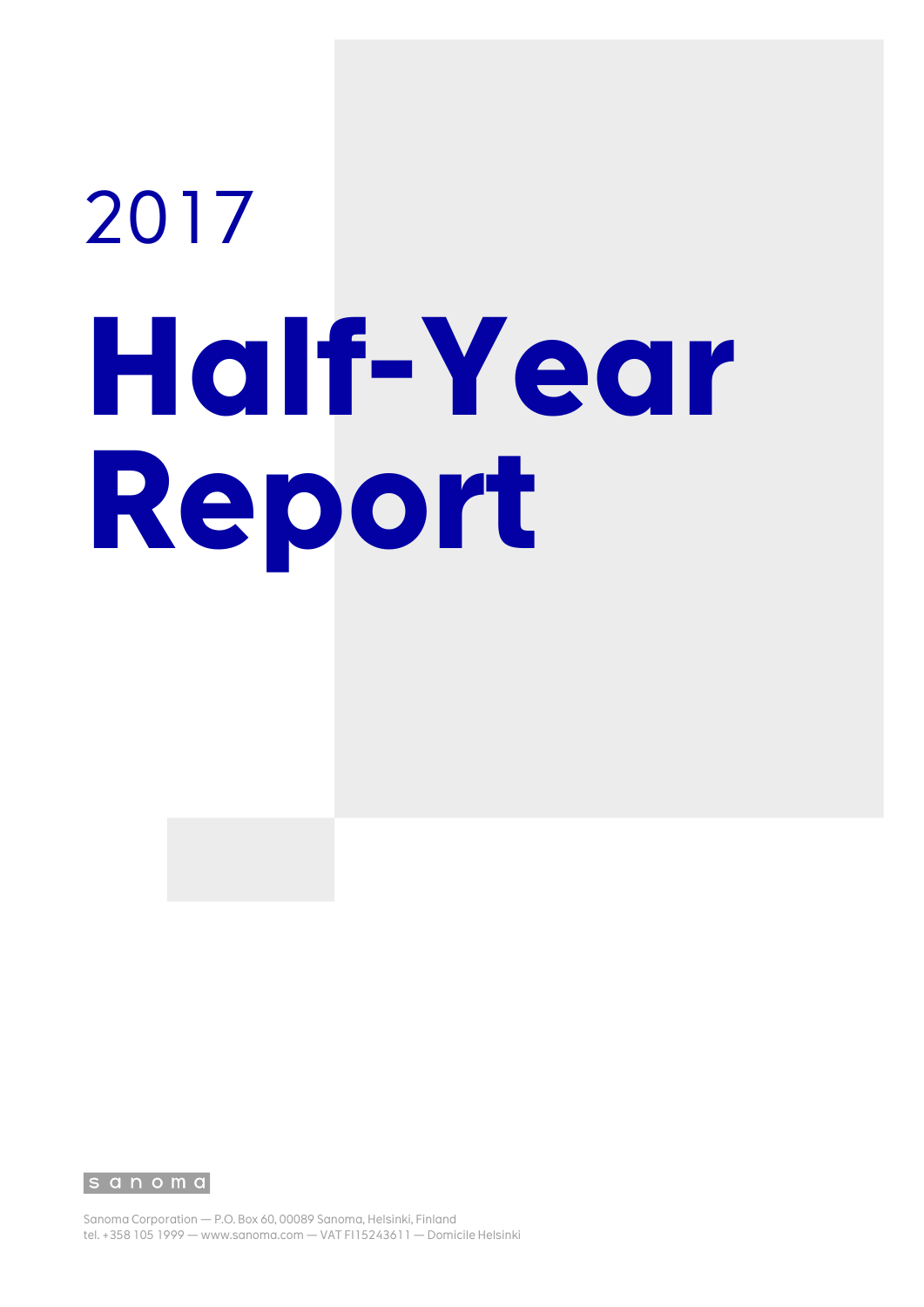# **Sanoma's Half-Year Report 1 January–30 June 2017:**

# **Operational EBIT improved in the first half of the year**

## **Operational EBIT declined in Q2; stable when adjusted for SBS**

Sanoma Corporation, Half-Year Report, 25 July 2017 at 8:30 CET+1

#### **Second quarter**

- Reported net sales amounted to EUR 441.4 million (2016: 449.7).
- Adjusted for changes in the Group structure, Sanoma's net sales decreased by 2.0%.
- Operational EBIT decreased to EUR 81.7 million (2016: 86.9). Adjusted for the divestment of the Dutch TV operations of SBS, comparable operational EBIT was stable at EUR 78.8 million (2016: 78.6).
- $\sim$  Operating profit was EUR 77.6 million (2016: 141.7).
- Items affecting comparability included in the operating profit totalled EUR -4.2 million (2016: 54.8) and consisted of capital loss and adjustments related to asset held for sale classification of SBS, impairments and restructuring expenses as well as a capital gain on the divestment of Sanoma Baltics.
- $-$  Earnings per share were EUR 0.31 (2016: 0.57).
- Operational earnings per share were EUR 0.32 (2016: 0.32).
- Cash flow from operations was EUR -0.4 million (2016: 8.5) and capex was EUR 10.4 million (2016: 9.7).

#### **First half**

- Reported net sales amounted to EUR 785.2 million (2016: 802.8).
- Adjusted for changes in the Group structure, Sanoma's net sales decreased by 2.2%.
- Sanoma announced the divestment of the Dutch TV operations of SBS on 10 April 2017 and classified all related assets and liabilities as held for sale. The impact on the result attributable to the equity holders of the Parent Company (i.e. the net result) in the first half was EUR -286.4 million.
- Operational EBIT improved to EUR 93.1 million (2016: 88.8). Adjusted for the SBS transaction, comparable operational EBIT was EUR 95.5 million (2016: 84.9).
- Items affecting comparability included in the operating profit amounted to EUR -431.4 million (2016: 56.0), and consisted of capital loss and adjustments related to asset held for sale classification of SBS, impairments and restructuring expenses as well as a capital gain on the divestment of Sanoma Baltics.
- Operating profit was EUR -338.3 million (2016: 144.7), the decline largely caused by the capital loss related to the divestment of SBS.
- $-$  Earnings per share were EUR 1.45 (2016: 0.56).
- Operational earnings per share were EUR 0.34 (2016: 0.28).
- Cash flow from operations was EUR -42.8 million (2016: -48.2) and capex was EUR 18.8 million (2016: 15.3).
- Net debt/adj. EBITDA ratio at the end of June was 3.6 times (2016: 3.8).
- Equity ratio was 29.0% (2016: 41.7%) due to the capital loss booked in connection with the SBS asset held for sale classification.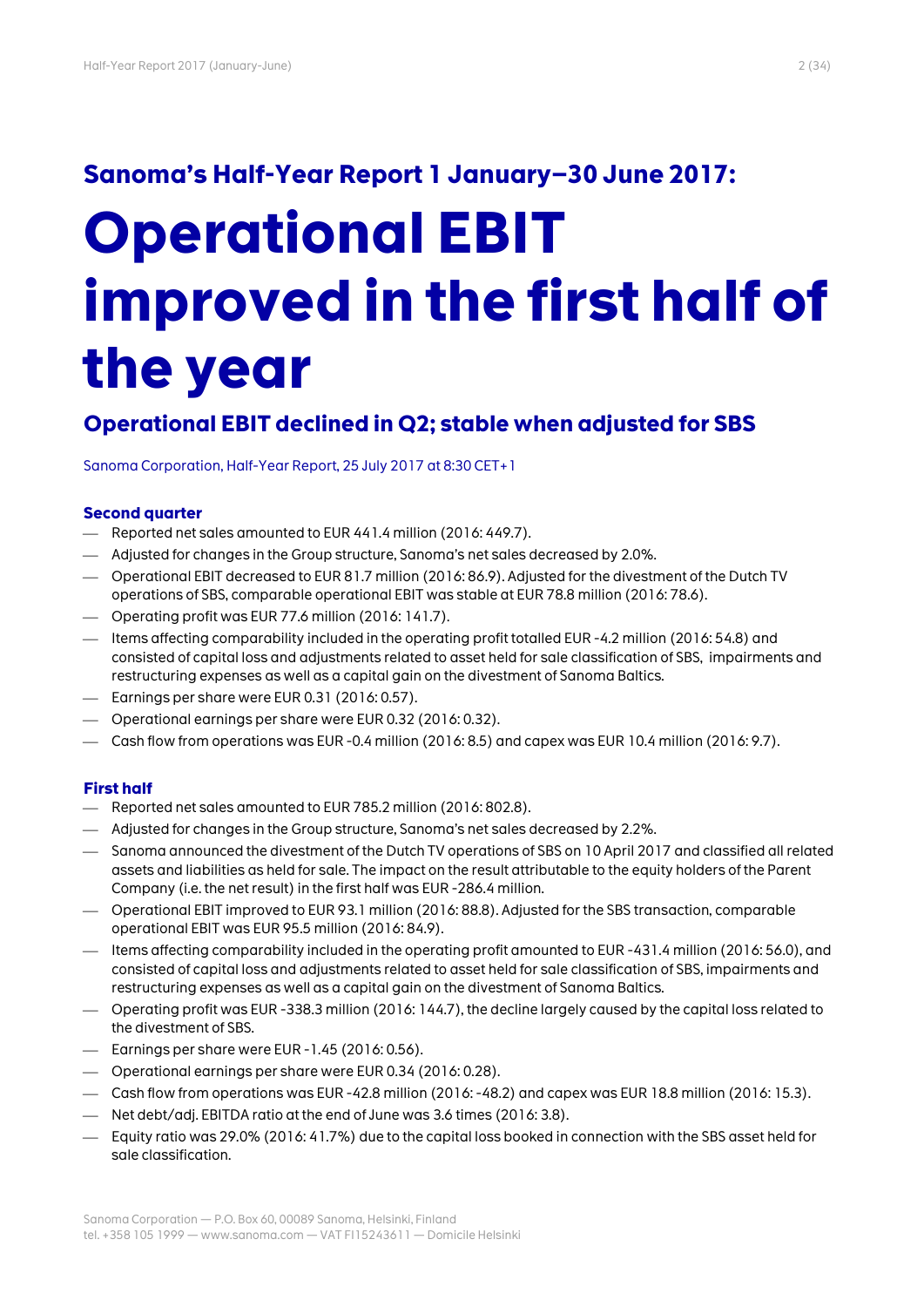#### **Outlook (unchanged)**

For 2017, Sanoma expects that the Group's consolidated net sales adjusted for structural changes, including the divestment of SBS, will be stable and the operational EBIT margin will be above 10%.

The outlook is based on the assumption of the advertising markets development in the Netherlands and Finland being in line with that of 2016.

#### **Reported key indicators**

| <b>EUR million</b>                                 | $4 - 6/$<br>2017 | $4 - 6/$<br>2016 | Change<br>% | $1 - 6/$<br>2017 | $1 - 6/$<br>2016 | Change<br>% | $1 - 12/$<br>2016 |
|----------------------------------------------------|------------------|------------------|-------------|------------------|------------------|-------------|-------------------|
| Net sales                                          | 441.4            | 449.7            | $-1.9$      | 785.2            | 802.8            | $-2.2$      | 1,639.1           |
| Operational EBIT                                   | 81.7             | 86.9             | $-6.0$      | 93.1             | 88.8             | 4.9         | 167.9             |
| % of net sales                                     | 18.5             | 19.3             |             | 11.9             | 11.1             |             | 10.2              |
| Operating profit                                   | 77.6             | 141.7            | $-45.3$     | $-338.3$         | 144.7            |             | 196.6             |
| Result for the period                              | 50.8             | 96.9             | $-47.6$     | $-372.2$         | 96.8             |             | 116.0             |
| Cash flow from operations                          | $-0.4$           | 8.5              |             | $-42.8$          | $-48.2$          |             | 153.5             |
| Capital expenditure *                              | 10.4             | 9.7              | 8.0         | 18.8             | 15.3             | 22.7        | 34.8              |
| % of net sales                                     | 2.4              | 2.1              |             | 2.4              | 1.9              |             | 2.1               |
| Return on equity (ROE), % **                       |                  |                  |             | $-38.8$          | $-3.5$           |             | 10.9              |
| Return on investment (ROI), % **                   |                  |                  |             | $-16.2$          | 1.2              |             | 9.9               |
| Equity ratio, %                                    |                  |                  |             | 29.0             | 41.7             |             | 41.0              |
| Net gearing, %                                     |                  |                  |             | 141.5            | 79.3             |             | 78.4              |
| Number of employees at the end of the period (FTE) |                  |                  |             | 5,212            | 5,467            | $-4.7$      | 5,227             |
| Average number of employees (FTE)                  |                  |                  |             | 5,181            | 5,491            | $-5.6$      | 5,384             |
| Earnings/share, EUR                                | 0.31             | 0.57             | $-46.1$     | $-1.45$          | 0.56             |             | 0.65              |
| Cash flow from<br>operations/share, EUR            | 0.00             | 0.05             |             | $-0.26$          | $-0.30$          |             | 0.95              |
| Equity/share, EUR                                  |                  |                  |             | 2.76             | 4.87             | $-43.4$     | 4.39              |

\* Including finance leases.

\*\* Rolling 12-month period.

Sanoma presents certain financial performance measures (alternative performance measures or APMs) on a non-IFRS basis. The APMs are provided to reflect the underlying business performance and to enhance comparability from period to period. APMs should not be considered as a substitute for measures of performance in accordance with IFRS. More information is available at Sanoma.com.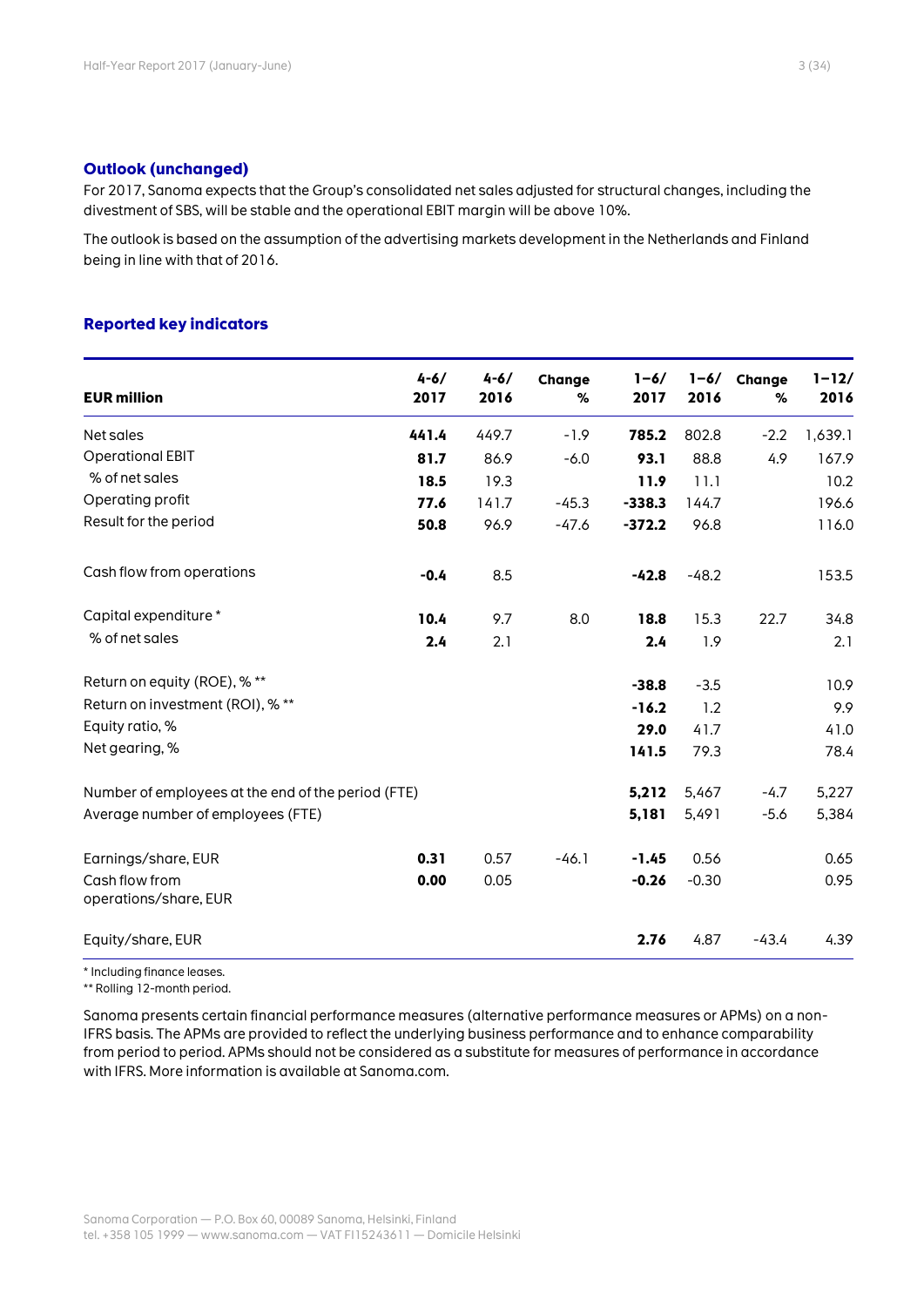| <b>EUR million</b>                                 | $4 - 6/$<br>2017 | $4 - 6/$<br>2016 | Change<br>% | $1 - 6/$<br>2017 | $1 - 6/$<br>2016 | Change<br>% | $1 - 12/$<br>2016 |
|----------------------------------------------------|------------------|------------------|-------------|------------------|------------------|-------------|-------------------|
| Net sales                                          | 382.2            | 387.6            | $-1.4$      | 678.5            | 691.3            | $-1.9$      | 1,407.0           |
| <b>Operational EBIT</b>                            | 78.8             | 78.6             | 0.2         | 95.5             | 84.9             | 12.5        | 152.6             |
| % of net sales                                     | 20.6             | 20.3             |             | 14.1             | 12.3             |             | 10.8              |
| Operating profit                                   | 74.5             | 133.4            | $-44.1$     | 88.5             | 140.8            | $-37.2$     | 188.3             |
| Result for the period                              | 48.4             | 90.6             | $-46.6$     | 53.8             | 93.8             | $-42.6$     | 110.2             |
| Cash flow from operations                          | $-2.8$           | 3.1              |             | $-43.1$          | $-48.9$          |             | 136.5             |
| Capital expenditure *                              | 9.4              | 8.1              | 16.2        | 17.0             | 13.1             | 30.2        | 30.4              |
| % of net sales                                     | 2.5              | 2.1              |             | 2.5              | 1.9              |             | 2.2               |
| Number of employees at the end of the period (FTE) |                  |                  |             | 4,854            | 5,094            |             | 4,847             |
| Average number of employees (FTE)                  |                  |                  |             | 4,812            | 5,111            |             | 5,006             |
| Earnings/share, EUR                                | 0.30             | 0.55             | $-46.0$     | 0.32             | 0.55             | $-41.3$     | 0.63              |
| Cash flow from<br>operations/share, EUR            | $-0.02$          | 0.02             |             | $-0.27$          | $-0.30$          |             | 0.84              |

**Comparable key indicators, adjusted for the SBS transaction**

\* Including finance leases.

#### **Reported organic growth of net sales, %**

|               | 4-6/2017 vs. 4-6/2016 |        | 1-6/2017 vs. 1-6/2016 1-12/2016 vs. 1-12/2015 |
|---------------|-----------------------|--------|-----------------------------------------------|
| Media BeNe    | $-2.3$                | $-3.0$ | $+0.5$                                        |
| Media Finland | $-2.2$                | $-0.9$ | $+0.7$                                        |
| Learning      | $-0.9$                | $-2.5$ | $-2.5$                                        |
| Group         | $-2.0$                | $-2.2$ | $+0.1$                                        |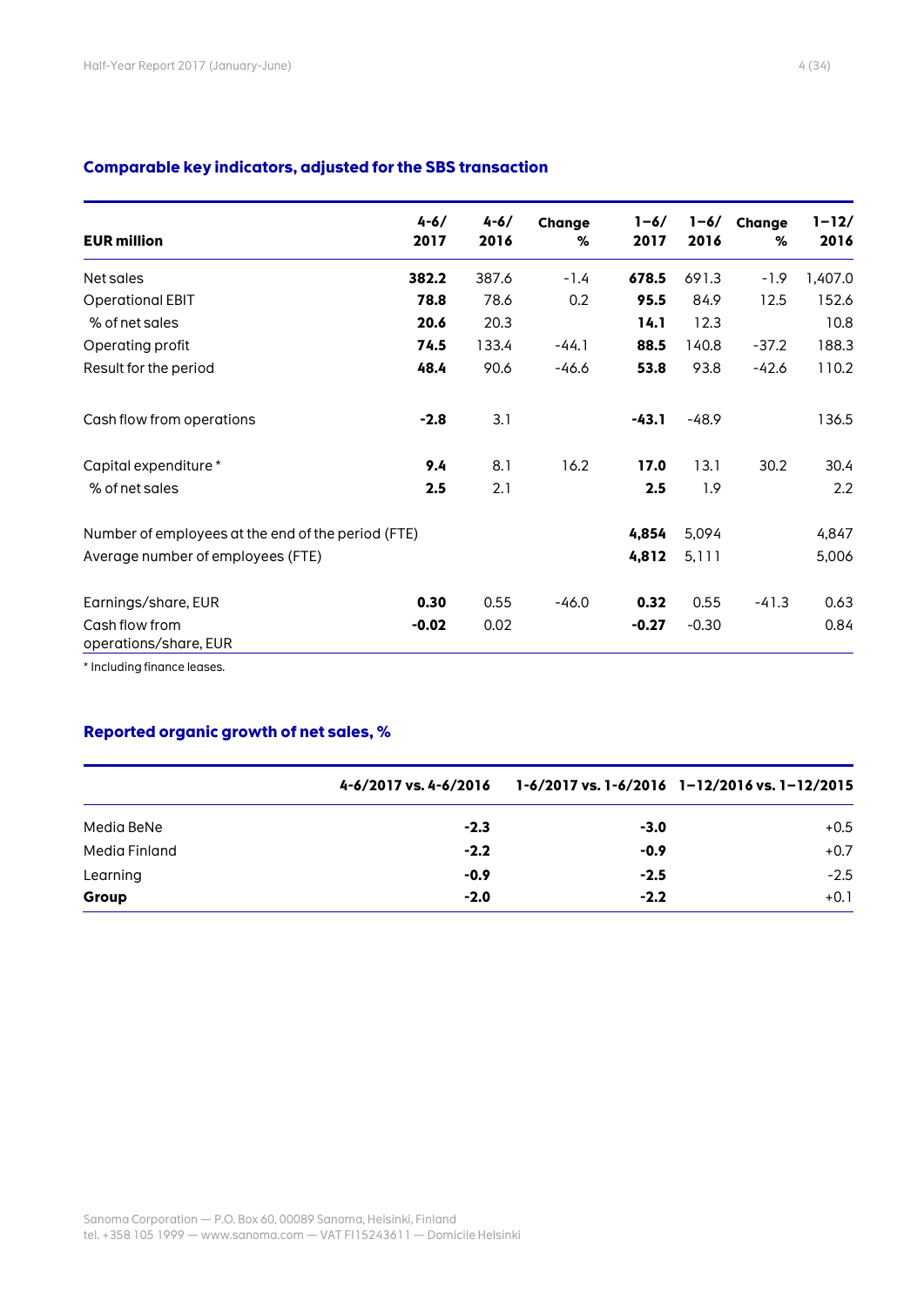#### **Susan Duinhoven, President and CEO**

"The second quarter went according to our expectations, even though the Finnish advertising markets were under some pressure. Sanoma's operational EBIT in the second quarter totalled EUR 81.7 million (2016: 86.9). We finalised the divestment of the Dutch TV operations of SBS on 19 July. Adjusted for the SBS transaction, operational EBIT in the second quarter was stable at EUR 78.8 million (2016: 78.6). For the first half of the year, we increased our operational EBIT by 13% when adjusting for SBS and our operational earnings per share improved to EUR 0.35 (2016:.0.28).

In Media BeNe, the result improved clearly in the print and online portfolio thanks to continuous cost innovations, and the streamlining of the organisation continued. Lower TV advertising sales decreased reported results, but adjusted for the SBS transaction, our operational EBIT improved to EUR 24.6 million (2016: 21.4) in the second quarter. Sanoma is the leading local publisher in the Netherlands in reach both online and offline and our news site NU.nl gained an all-time record audience, 7.2 million unique visitors, in May.

Operational EBIT in Media Finland improved in the second quarter. The slightly disappointing development in the Finnish advertising markets in the first half of the year has affected our advertising sales, but our overall business performance remains positive thanks to improved subscription sales, growing online advertising sales and the continuous cost innovations. Nelonen Media has continued its strong viewing performance and in June its channels were once again the most viewed in Finland, with the commercial viewing share going up from 35.6% to 36.2%.

Sales in Learning grew following the good development in Finland as well as the consolidation of De Boeck in Belgium. As expected, the profitability was impacted by costs related to creating new learning methods for the Polish market, currently undergoing an educational reform, as well as our investments in our professional learning initiative SAM and the expected higher depreciation and amortisation related to earlier investments.

In the beginning of April, we announced the divestment of SBS. In July, we closed this transaction, and this will now allow us to decrease our debt significantly and give us better position to pursue opportunities in our businesses. Our portfolio going forward will be focused on businesses and brands with a leading market position, giving us the opportunity to offer consumers the most compelling content and our advertisers a unique combination of both reach and targeting. We continue to look for ways to serve our customers even better, while continuously also improving our processes and ways of working."

#### **Group outlook (unchanged)**

For 2017, Sanoma expects that the Group's consolidated net sales adjusted for structural changes, including the divestment of SBS, will be stable and the operational EBIT margin will be above 10%.

The outlook is based on the assumption of the advertising markets development in the Netherlands and Finland being in line with that of 2016.

#### **Impact of the SBS transaction on reported figures**

Sanoma announced the divestment of Dutch TV operations of SBS on 10 April 2017. Following the announcement, all assets and liabilities relating to SBS were classified as held for sale in accordance with IFRS5. This resulted in a non-cash capital loss for Sanoma, affecting mainly the first quarter result.

SBS was consolidated in Sanoma's income statement until 30 June 2017. Therefore SBS has not been excluded when adjusting net sales for structural changes. In accordance with the requirements of IFRS5, the non-current asset held for sale was no longer depreciated/amortised after the announcement of the transaction.

The divestment was closed on 19 July 2017. To illustrate the effect of the divestment on the Group, some comparable adjusted key figures are presented in this report. Comparable adjusted figures exclude fully the divested operations of SBS but include 100% of Veronica Uitgeverij. All other figures in this halfyear report are based on reported figures and include SBS until the end of June.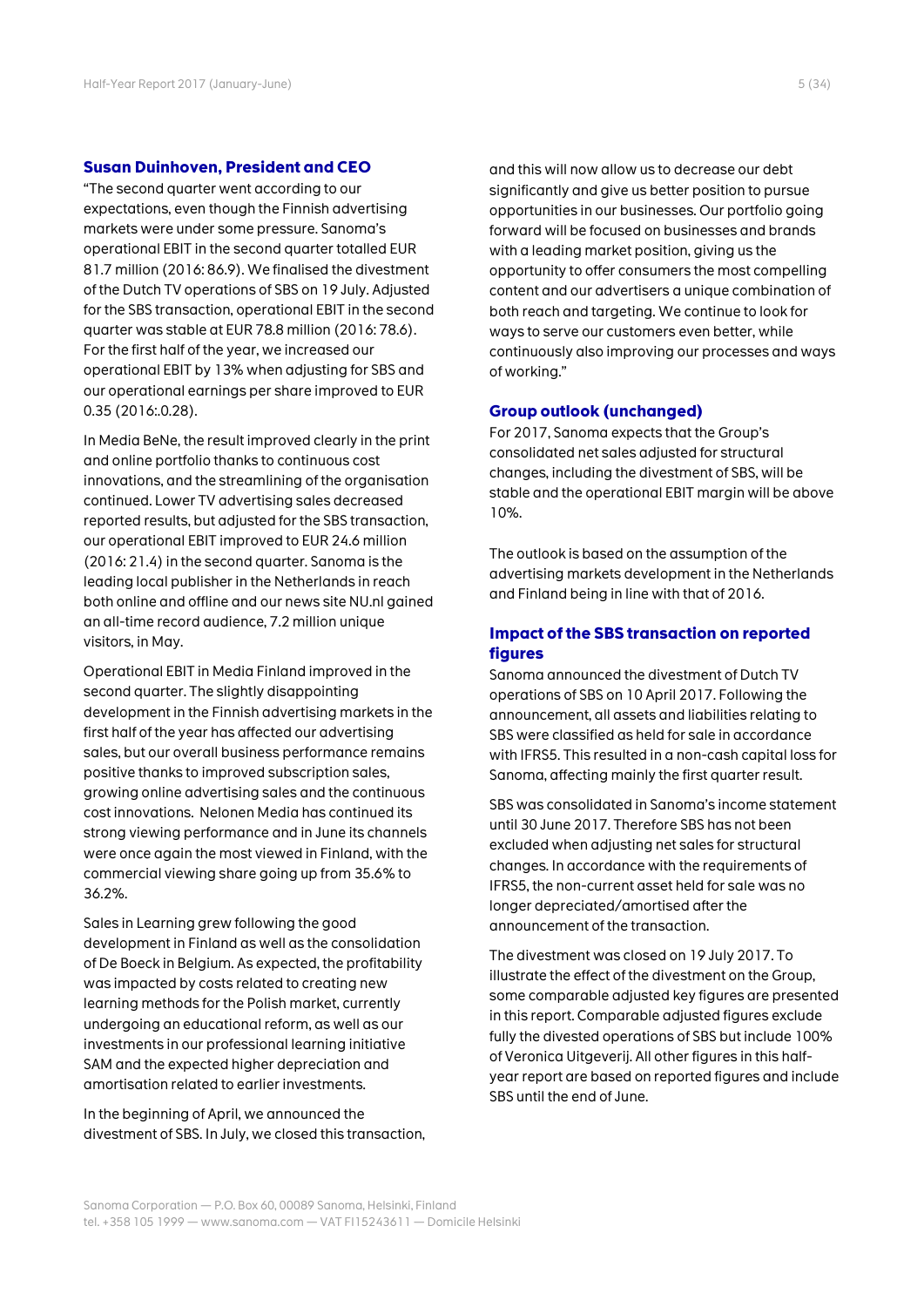In connection with the SBS divestment, Sanoma has changed its segments for IFRS reporting and now reports three segments, identical to its SBUs.

#### **Net sales**

#### **Second quarter**

In April–June, Sanoma's reported net sales amounted to EUR 441.4 million (2016: 449.7). Adjusted for changes in the Group structure, net sales decreased by 2.0%.

Non-print sales in media business were stable at EUR 161.7 million (2016: 163.3) and represented 36.6% (2016: 36.3%) of the Group's net sales.

Advertising sales decreased by 7.0% to EUR 145.5 million (2016: 156.5), with TV advertising, in particular in the Netherlands, and print advertising being at lower levels. Circulation sales decreased by 2.5% to EUR 133.6 million (2016: 137.1), mostly due to lower single copy sales, both in the Netherlands and Finland. Net sales from learning increased by 3.4% to

EUR 100.3 million (2016: 97.1), mainly due to consolidation of De Boeck and good performance in Finland following the curriculum renewal starting in 2016. Other sales increased by 4.8% to EUR 62.0 million (2016: 59.1).

#### **First half**

In January–June, Sanoma's net sales decreased by 2.2% and amounted to EUR 785.2 million (2016: 802.8). Adjusted for changes in the Group structure, net sales decreased by 2.2%.

Non-print media sales were stable at EUR 301.6 million (2016: 300.3) and represented 38.4% (2016: 37.4%) of Group's net sales.

Advertising sales decreased by 5.2% to EUR 275.5 million (2016: 290.8). Circulation sales decreased by 3.0% to EUR 265.5 million (2016: 273.8). Net sales from learning increased by 1.6% to EUR 132.0 million (2016: 129.9). Other sales increased by 3.5% to EUR 112.2 million (2016: 108.4).

#### **Group's reported net sales by country, %**

|                    | $4 - 6/2017$ | $4 - 6/2016$ | $1 - 6/2017$ | $1 - 6/2016$ | $1 - 12/2016$ |
|--------------------|--------------|--------------|--------------|--------------|---------------|
| <b>Netherlands</b> | 47.2         | 48.6         | 47.0         | 48.2         | 46.5          |
| Finland            | 39.9         | 38.6         | 41.1         | 39.9         | 38.1          |
| Belgium            | 10.6         | 9.4          | 9.5          | 8.8          | 9.3           |
| Other              | 2.3          | 3.4          | 2.4          | 3.1          | 6.1           |
| <b>Total Group</b> | 100.0        | 100.0        | 100.0        | 100.0        | 100.0         |
|                    |              |              |              |              |               |

#### **Group's comparable net sales by country, adjusted for the SBS transaction, %**

|                    | $4 - 6/2017$ | $4 - 6/2016$ | $1 - 6/2017$ | $1 - 6/2016$ | $1 - 12/2016$ |
|--------------------|--------------|--------------|--------------|--------------|---------------|
| <b>Netherlands</b> | 39.0         | 40.3         | 38.6         | 39.8         | 37.7          |
| Finland            | 46.1         | 44.8         | 47.6         | 46.4         | 44.4          |
| Belgium            | 12.2         | 10.9         | 11.0         | 10.2         | 10.9          |
| Other              | 2.7          | 3.9          | 2.8          | 3.6          | 7.0           |
| <b>Total Group</b> | 100.0        | 100.0        | 100.0        | 100.0        | 100.0         |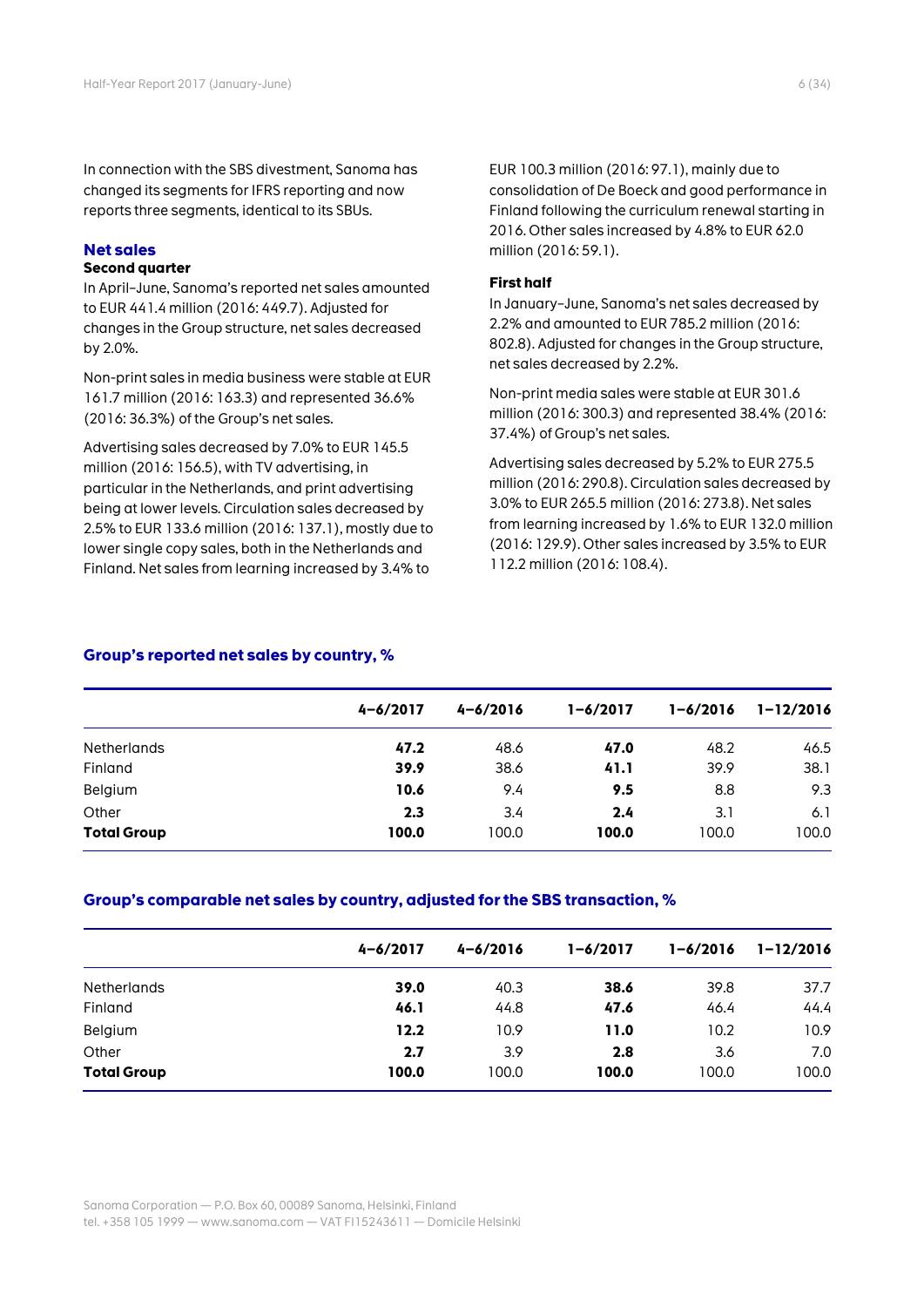#### **Group's reported net sales by type of sales, %**

|                    | $4 - 6/2017$ | $4 - 6/2016$ | $1 - 6/2017$ | $1 - 6/2016$ | $1 - 12/2016$ |  |
|--------------------|--------------|--------------|--------------|--------------|---------------|--|
| Advertising        | 33.0         | 34.8         | 35.1         | 36.2         | 35.7          |  |
| Subscription       | 21.4         | 21.2         | 24.1         | 23.7         | 23.1          |  |
| Single copy        | 8.9          | 9.2          | 9.7          | 10.4         | 10.2          |  |
| Learning           | 22.7         | 21.6         | 16.8         | 16.2         | 17.2          |  |
| Other              | 14.0         | 13.1         | 14.3         | 13.5         | 13.8          |  |
| <b>Total Group</b> | 100.0        | 100.0        | 100.0        | 100.0        | 100.0         |  |

Other sales mainly include press distribution and marketing services, custom publishing, event marketing, books and printing services.

#### **Group's comparable net sales by type of sales, adjusted for the SBS transaction, %**

|                    | $4 - 6/2017$ | $4 - 6/2016$ | $1 - 6/2017$ | $1 - 6/2016$ | $1 - 12/2016$ |  |
|--------------------|--------------|--------------|--------------|--------------|---------------|--|
|                    |              |              |              |              |               |  |
| Advertising        | 24.8         | 26.4         | 27.4         | 28.2         | 27.4          |  |
| Subscription       | 24.7         | 24.6         | 27.9         | 27.5         | 27.0          |  |
| Single copy        | 10.3         | 10.7         | 11.2         | 12.1         | 11.9          |  |
| Learning           | 26.3         | 25.0         | 19.5         | 18.8         | 20.1          |  |
| Other              | 14.0         | 13.2         | 14.0         | 13.4         | 13.7          |  |
| <b>Total Group</b> | 100.0        | 100.0        | 100.0        | 100.0        | 100.0         |  |

Other sales mainly include press distribution and marketing services, custom publishing, event marketing, books and printing services.

#### **Result**

#### **Second quarter**

In April–June, Sanoma's operational EBIT decreased by 6.0% and totalled EUR 81.7 million (2016: 86.9). The result improved in Media Finland, but costs related to development of new methods in Poland decreased the profits in Learning and weak TV advertising sales in the Netherlands impacted the result of Media BeNe.

The operational EBIT margin was 18.5% (2016: 19.3%) of net sales.

Adjusted for the SBS transaction, comparable operational EBIT was stable at EUR 78.8 million (2016: 78.6). The comparable operational EBIT margin was 20.6% (2016: 20.3%) of net sales.

In the second quarter, the Group's total operating expenses, excluding items affecting comparability, decreased by 1.4%. Cost of sales decreased by 2.2% and fixed costs by 0.7%. Paper costs decreased by 2.1%, transport and distribution service by 6.4% and employee benefit expenses by 5.0%.

In April–June, operating profit included net of EUR -4.2 million (2016: 54.8) of items affecting comparability, which consisted of capital loss and adjustments related to asset held for sale classification of SBS, impairments and restructuring expenses as well as a capital gain on the divestment of Sanoma Baltics. In the comparable period, items affecting comparability comprised a EUR 70.6 million settlement of defined benefit pension plans in the Netherlands as well as impairments and restructuring expenses.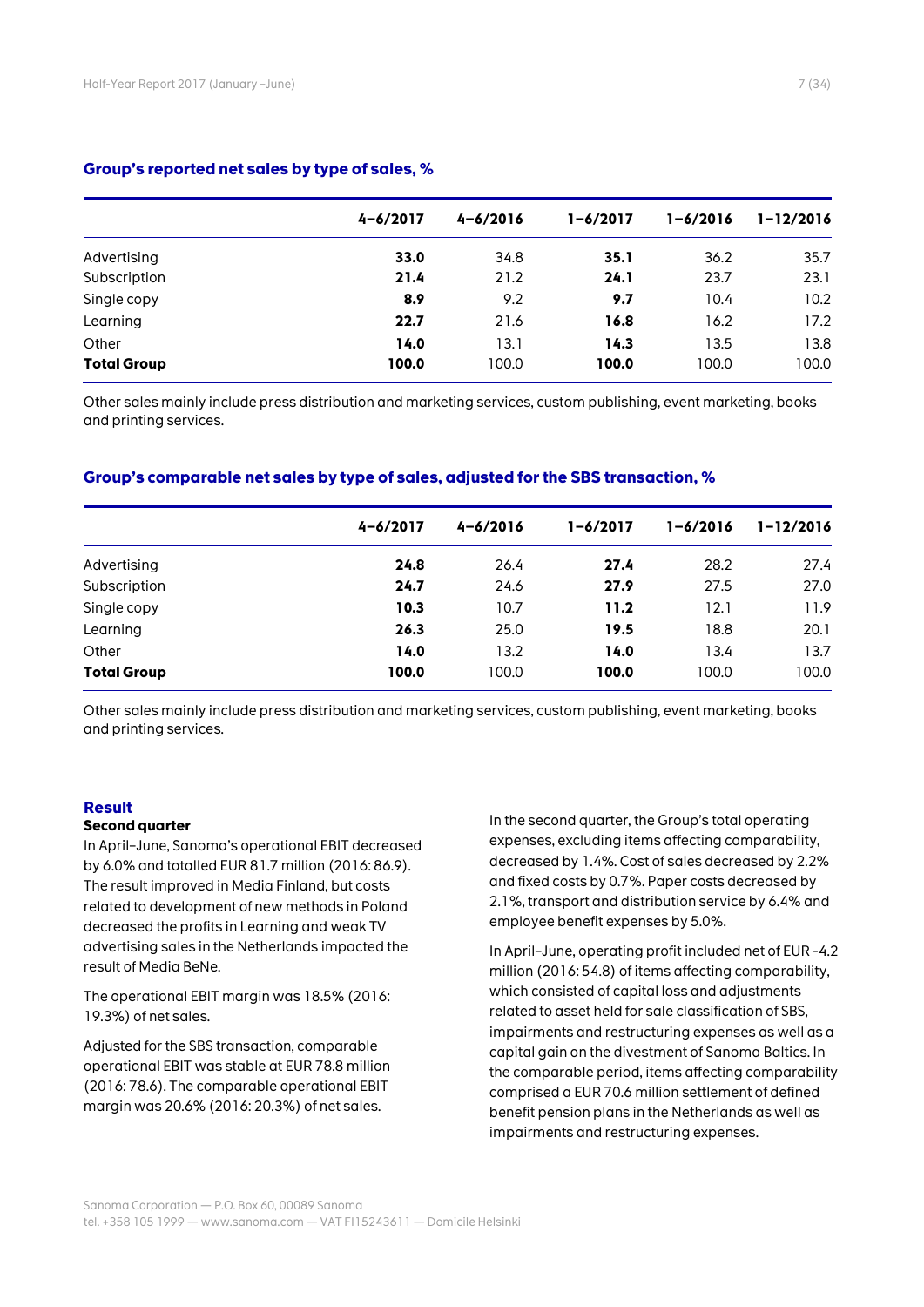Sanoma's net financial items totalled EUR -4.5 million (2016: -9.0). The improvement is related to lower interest expenses on the debt portfolio. The result before taxes amounted to EUR 74.0 million (2016: 132.5) in the second quarter. Earnings per share were EUR 0.31 (2016: 0.57). In the comparable period, the reported EPS included the non-recurring impact of the Dutch pension plan settlement. Operational earnings per share were stable at EUR 0.32 (2016: 0.32).

#### **First half**

In January–June, Sanoma's operational EBIT increased by 4.9% to EUR 93.1 million (2016: 88.8). Result improved due to cost innovations in all SBUs and one-off corrections in the first quarter amounting to EUR 4.4 million, related to changes in accounting estimates. Improvement was partly offset by higher amortisations and depreciations related to earlier investments, and costs related to creating new learning methods in Poland.

The operational EBIT margin was 11.9% (2016: 11.1%) of net sales.

Adjusted for the SBS transaction, comparable operational EBIT was EUR 95.5 million (2016: 84.9). The comparable operational EBIT margin was 14.1% (2016: 12.3%) of net sales.

In the first half, the Group's total expenses, excluding items affecting comparability, decreased by 3.9%. Cost of sales decreased by 1.5% and fixed costs by 5.5%. Paper costs decreased by 3.7%, transport and distribution service by 7.0% and employee benefit expenses by 5.3%.

In January–June, operating profit included net of EUR -431.4 million (2016: 56.0) of items affecting comparability, mainly related to classification SBS as an asset held for sale. In the previous year, items affecting comparability were mainly related to the settlement of defined benefit pension plans in the Netherlands.

Sanoma's net financial items totalled EUR -11.0 million (2016: -17.7). The improvement is related to lower interest expenses in the loan portfolio. The result before taxes amounted to EUR -348.3 million (2016: 127.0) in the first half. Earnings per share were EUR -1.45 (2016: 0.56). The decrease is related to the

items affecting comparability. Operational earnings per share were EUR 0.34 (2016: 0.28).

#### **Balance sheet and financial position**

At the end of June 2017, Sanoma's consolidated balance sheet totalled EUR 2,202.9 million (2016: 2,733.0). The decrease is mainly attributable to adjustments related to the asset held for sale classification of SBS TV operations.

In January–June, the Group's cash flow from operations improved to EUR -42.8 million (2016: -48.2), mainly as a result of higher profitability and lower financial items, and partly offset by an increase in working capital and taxes. Sanoma's current dividend policy is based on cash flow from operations less capex. Cash flow from operations per share was EUR -0.26 (2016: -0.30). Cash flow from investments was impacted positively by operations sold, amounting to EUR 28.6 million, including Sanoma Baltics and Kieskeurig.nl. In the comparable period, operations sold totalled EUR 40.3 million and included Autotrader.nl, AAC Global and the remaining Russian magazine operations.

At the end of June, the net debt/adj. EBITDA ratio was 3.6 times (2016: 3.8), with the long-term target being below 2.5. The adjusted EBITDA used in this ratio is the 12-month rolling operational EBITDA, where acquired operations are included and divested operations excluded, and where programming rights and prepublication rights have been raised above EBITDA on cash flow basis. The divestment of SBS will have a positive effect on the development of this ratio going forward as the net cash consideration of the transaction, EUR 237 million, will be used to reduce Sanoma's debt.

Sanoma's equity-related ratios were significantly affected by the capital loss booked in connection with the SBS asset held for sale classification. As a result, Sanoma's equity ratio was 29.0% (2016: 41.7%) at the end of June 2017, up from 27.4% at the end of March. Sanoma maintains its long-term target to achieve 35%–45% equity ratio. The return on equity (ROE) was -38.8% and the return on investment (ROI) was -16.2%.

Equity totalled EUR 598.6 million (2016: 1,078.2). The decrease is related to the capital loss booked due to SBS asset held for sale classification. Equity per share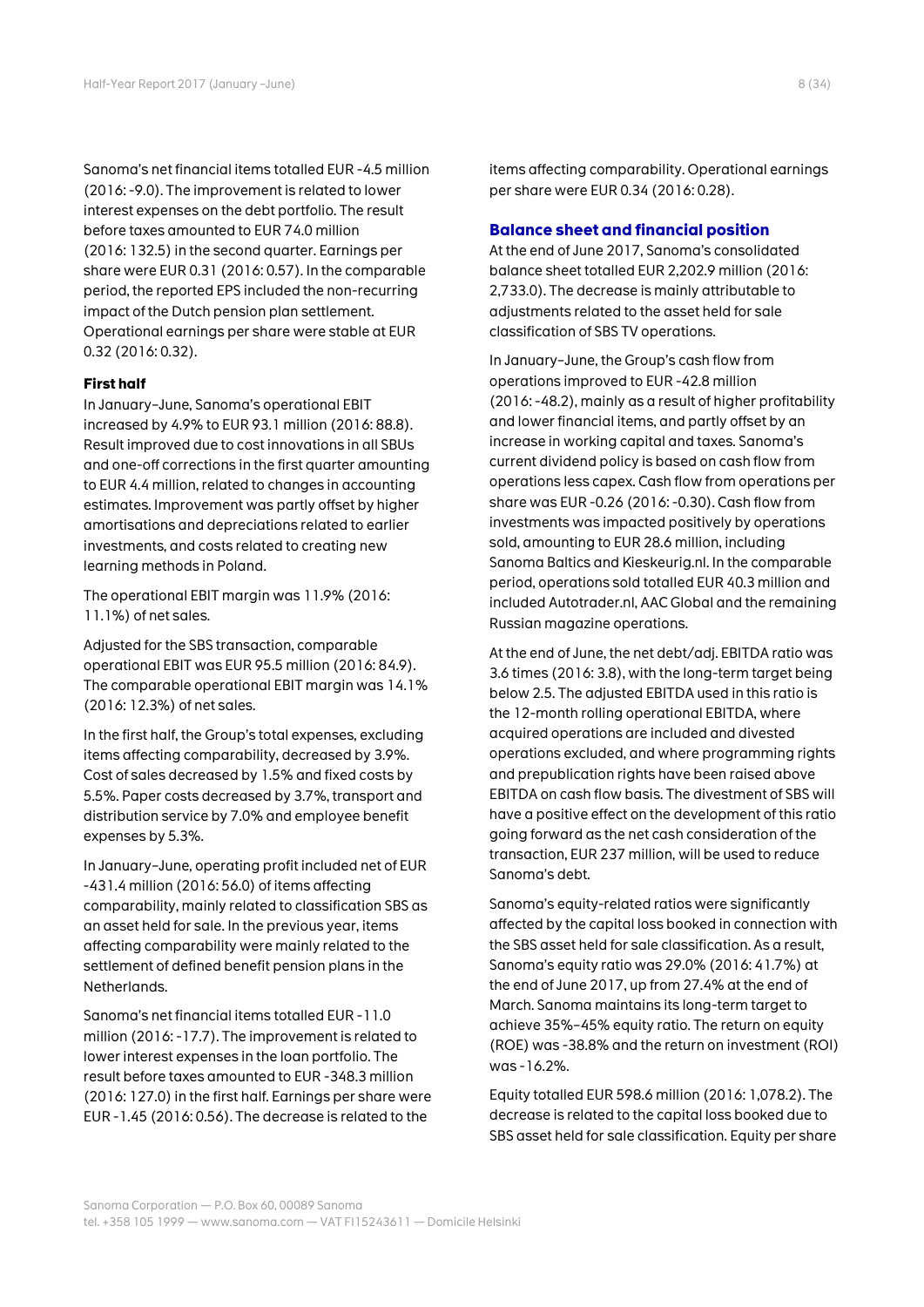was EUR 2.76 (2016: 4.87). Interest-bearing liabilities totalled EUR 897.0 million (2016: 907.0), and interestbearing net debt amounted to EUR 846.7 million (2016: 854.9).

#### **Investments, acquisitions and divestments**

In January–June 2017, investments in tangible and intangible assets, including finance leases, amounted to EUR 18.8 million (2016: 15.3). Investments were mainly related to digital business, ICT systems and maintenance.

In June 2017, Sanoma divested the comparison website Kieskeurig.nl in the Netherlands.

In June 2017, Sanoma increased its holding in the Finnish marketing service company Routa from 51% to 80%.

In April 2017, Sanoma divested the online classifieds business of Sanoma Baltics AS and recognised a capital gain of EUR 9.9 million.

In January 2016, Sanoma acquired 80% stake in the Finnish learning services company Tutorhouse.

In January 2016, Sanoma divested the Finnish language service company AAC Global.

In February 2016, Sanoma sold its Dutch online car classifieds business Autotrader.nl to AutoScout24. As a result of the transaction, Sanoma recognised a capital gain of EUR 13.3 million.

In June 2016, Sanoma acquired the Dutch cashback marketing companies, Kortingisleuk.nl and the remaining shares of Scoupy.

In June 2016, Sanoma acquired the K-12 educational publishing activities of Group De Boeck in Belgium.

In September 2016, Sanoma sold its Finnish Head Office custom publishing operations.

#### **Events after the review period**

On 19 July 2017, Sanoma completed the divestment of its 67% stake in the Dutch TV business SBS and acquisition of the remaining share in the TV guide business Veronica.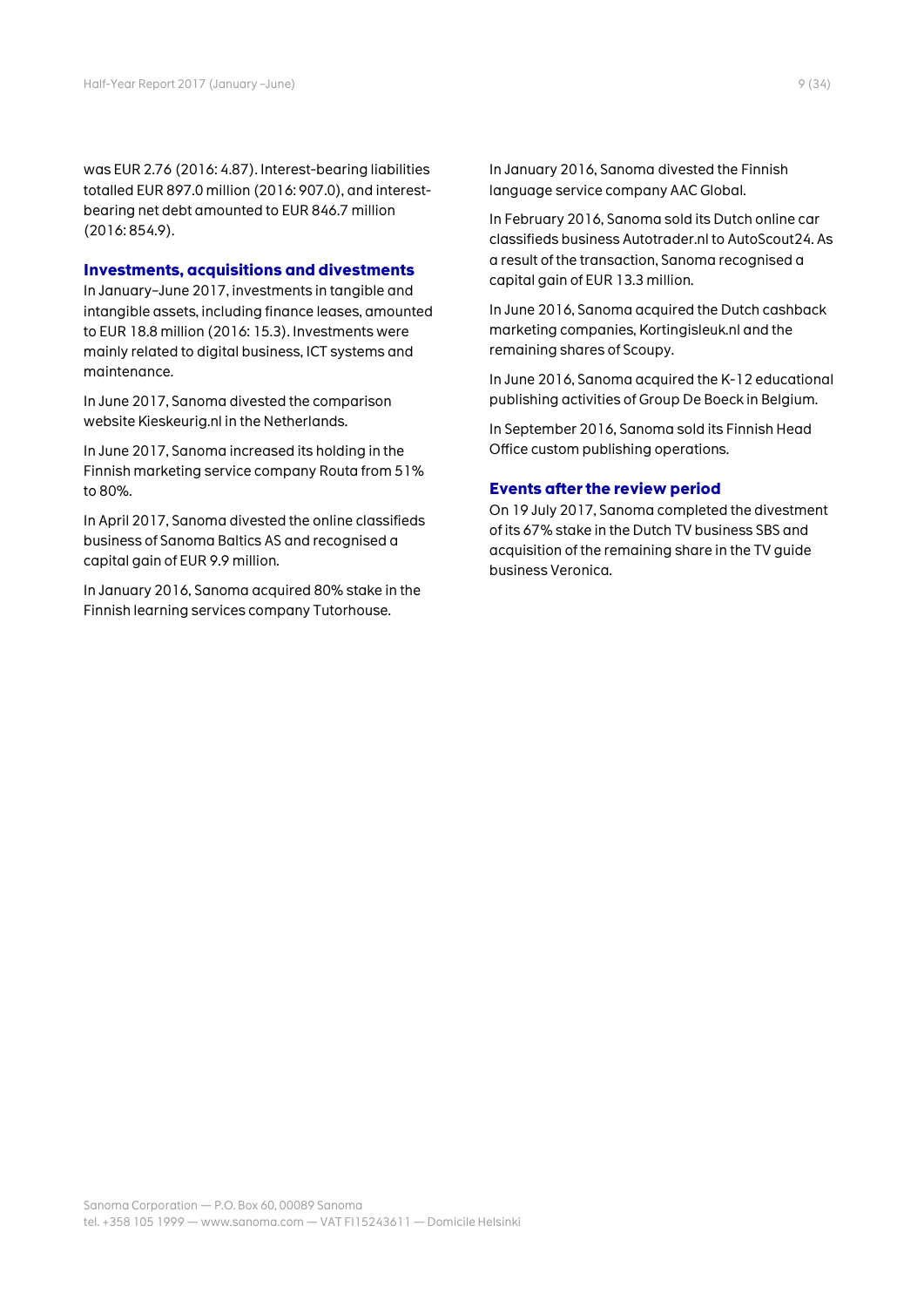#### **Reconciliation of operational EBIT**

| <b>EUR million</b>                                                              | $4 - 6/$<br>2017 | $4 - 6/$<br>2016 | $1 - 6/$<br>2017 | 2016    | $1 - 6/ 1 - 12/$<br>2016 |
|---------------------------------------------------------------------------------|------------------|------------------|------------------|---------|--------------------------|
| <b>OPERATING PROFIT</b>                                                         | 77.6             |                  | 141.7 -338.3     | 144.7   | 196.6                    |
| Items affecting comparability                                                   |                  |                  |                  |         |                          |
| <b>Media Bene</b>                                                               |                  |                  |                  |         |                          |
| <b>Impairments</b>                                                              |                  | $-8.1$           |                  | $-8.1$  | $-13.6$                  |
| Capital gains / losses *                                                        | $-33.6$          |                  | $-458.1$         | 13.3    | 13.3                     |
| Restructuring expenses                                                          | $-4.7$           | $-3.6$           | $-4.7$           | $-13.0$ | $-25.5$                  |
| Others                                                                          |                  |                  |                  |         |                          |
| Settlement of Dutch defined benefit pension plans                               |                  | 36.1             |                  | 36.1    | 40.8                     |
| Discontinuation on amortisations related to assets held for sale                | 33.0             |                  | 33.0             |         |                          |
| <b>Media Finland</b>                                                            |                  |                  |                  |         |                          |
| Capital gains /losses                                                           | 9.9              | $-0.2$           | 10.8             | $-0.2$  | 0.5                      |
| Restructuring expenses                                                          | $-1.8$           | $-1.4$           | $-2.1$           | $-2.3$  | $-7.5$                   |
| <b>Others</b>                                                                   |                  |                  |                  |         |                          |
| Transfer of surplus assets in Sanoma Pension Fund                               |                  |                  |                  |         | $-1.2$                   |
| Learning                                                                        |                  |                  |                  |         |                          |
| Impairments                                                                     | -7.8             |                  | -7.8             |         | -4.4                     |
| Restructuring expenses                                                          | $-1.3$           | $-0.1$           | $-1.8$           | $-0.3$  | $-10.9$                  |
| <b>Others</b>                                                                   |                  |                  |                  |         |                          |
| Settlement of Dutch defined benefit pension plans                               |                  | 22.8             |                  | 22.8    | 22.9                     |
| Transfer of surplus assets in Sanoma Pension Fund                               |                  |                  |                  |         | 3.0                      |
| <b>Other companies</b>                                                          |                  |                  |                  |         |                          |
| Capital gains /losses                                                           |                  |                  |                  | 2.8     | 2.7                      |
| Restructuring expenses                                                          | 2.1              | $-2.5$           | $-0.6$           | $-6.9$  | $-0.4$                   |
| Others                                                                          |                  |                  |                  |         |                          |
| Transfer of surplus assets in Sanoma Pension Fund                               |                  |                  |                  |         | $-1.8$                   |
| Settlement of Dutch defined benefit pension plans                               |                  | 11.7             |                  | 11.7    | 11.0                     |
|                                                                                 |                  |                  |                  |         |                          |
| <b>ITEMS AFFECTING COMPARABILITY</b>                                            | $-4.2$           |                  | 54.8 -431.4      | 56.0    | 28.7                     |
| <b>OPERATIONAL EBIT</b>                                                         | 81.7             | 86.9             | 93.1             | 88.8    | 167.9                    |
| Impairment of loan                                                              |                  |                  |                  |         | $-4.6$                   |
| <b>ITEMS AFFECTING COMPARABILITY IN FINANCIAL INCOME AND</b><br><b>EXPENSES</b> |                  |                  |                  |         | $-4.6$                   |
| <b>ITEMS AFFECTING COMPARABILITY IN NON-CONTROLLING</b><br><b>INTERESTS*</b>    | 0.7              |                  | 138.5            |         | 2.5                      |

\* A capital loss of EUR -424.4 million and a EUR 138.3 million adjustment in non-controlling interests relate to the SBS asset held for sale classification. Total impact of the transaction in the net result is EUR -286.4 million.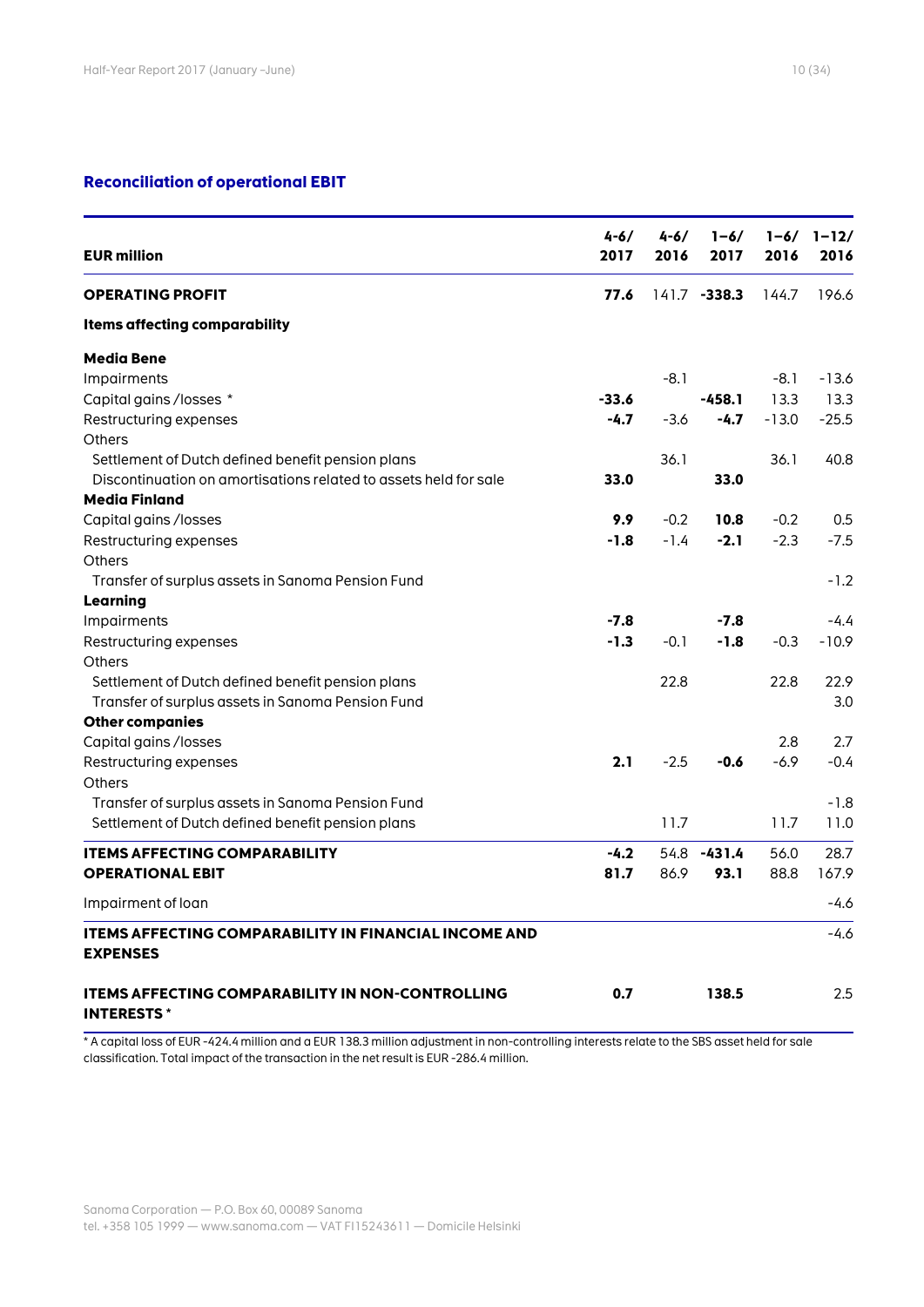#### **Reconciliation of operational EPS**

| <b>EUR million</b>                                                                                             | $4 - 6$<br>2017 | $4 - 6$<br>2016 | $1 - 6/$<br>2017 | $1 - 6/$<br>2016 | 1-12/<br>2016 |
|----------------------------------------------------------------------------------------------------------------|-----------------|-----------------|------------------|------------------|---------------|
| <b>RESULT FOR THE PERIOD ATTRIBUTABLE</b><br>TO THE EQUITY HOLDERS OF THE<br><b>PARENT COMPANY</b>             | 49.7            | 93.8            | $-235.3$         | 93.8             | 110.8         |
| Current year interest on the hybrid bond net<br>of tax                                                         |                 | $-1.4$          |                  | $-2.9$           | $-5.5$        |
| Items affecting comparability *                                                                                | 2.3             | $-39.6$         | 291.1            | $-45.1$          | $-22.5$       |
| <b>OPERATIONAL RESULT FOR THE PERIOD</b><br><b>ATTRIBUTABLE TO THE EQUITY HOLDERS</b><br>OF THE PARENT COMPANY | 52.1            | 52.7            | 55.8             | 45.8             | 82.8          |
| Adjusted average number of shares                                                                              | 162.495.574     | 162.333.596     | 162,442,775      | 162.249.301      | 162.291.679   |
| <b>Operational EPS</b>                                                                                         | 0.32            | 0.32            | 0.34             | 0.28             | 0.51          |

\* When calculating operational earnings per share, the tax effect and the non-controlling interests' share of the items affecting comparability has been deducted.

#### **Reconciliation of interest-bearing net debt**

| <b>EUR million</b>                | 30.6.2017 | 30.6.2016 | 31.12.2016 |
|-----------------------------------|-----------|-----------|------------|
| Non-current financial liabilities | 359.8     | 282.4     | 239.1      |
| Current financial liabilities     | 537.1     | 624.6     | 590.5      |
| Cash and cash equivalents         | $-50.2$   | $-52.0$   | -43.4      |
| Interest-bearing net debt         | 846.7     | 854.9     | 786.2      |

Interest-bearing net debt includes financial assets and liabilities of SBS that are presented as part of assets and liabilities held for sale in the balance sheet 30 June 2017. More details are presented on p. 32.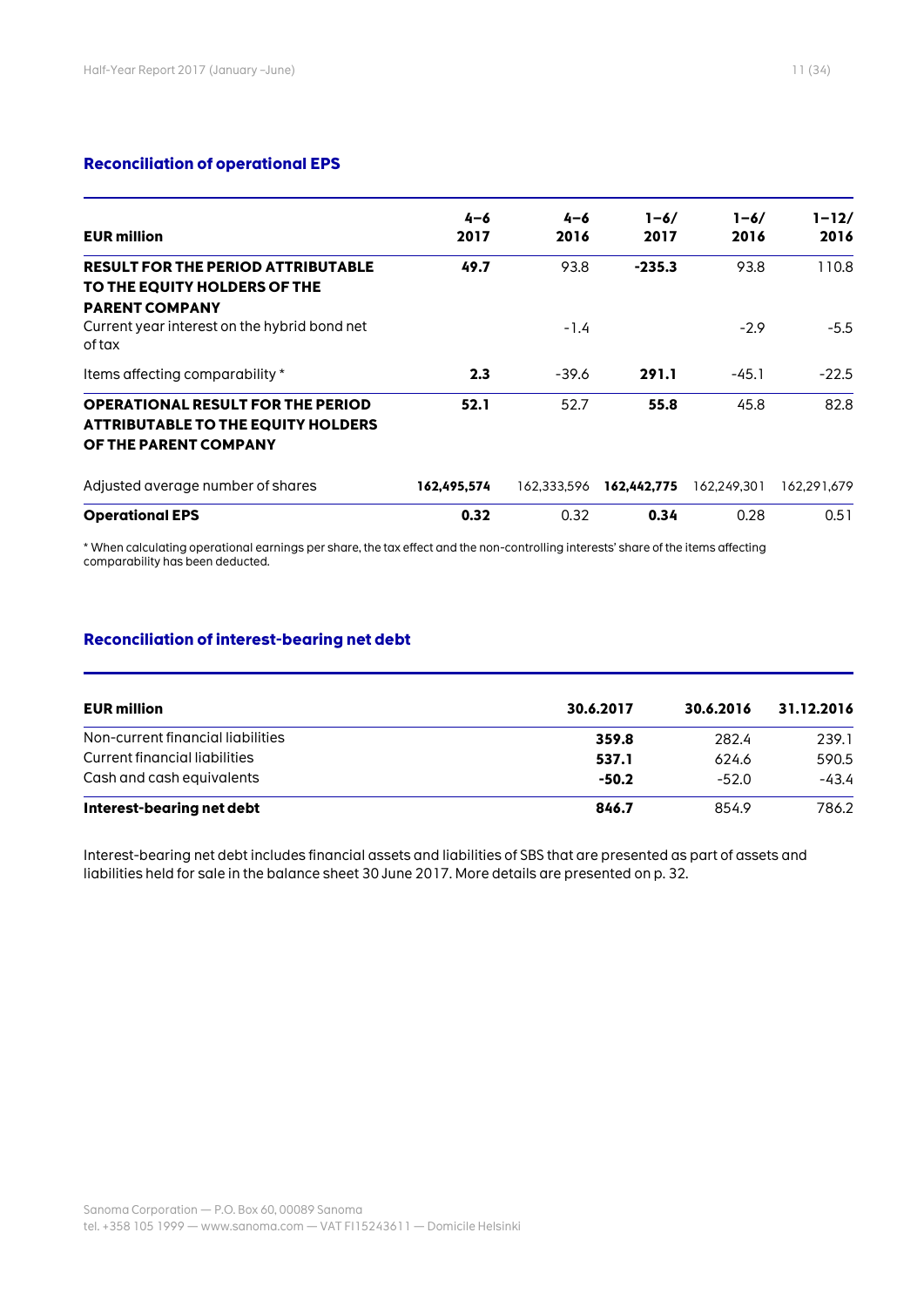#### **Media BeNe**

Sanoma Media BeNe includes the Dutch and Belgian consumer media operations as well as the Dutch press distribution business Aldipress. In the Netherlands, we have a leading cross media portfolio with over 30 strong brands and strong market positions in magazines, events, custom media, e-commerce, websites and apps. In Belgium, Sanoma is a prominent multi-media company, with quality magazines and digital media focusing around Women and Home & Deco. Through combining content and customer data, we develop successful marketing solutions for our clients. In total, Sanoma Media BeNe reaches over 13 million consumers every month.

- Media BeNe's net sales decreased by 3.0% during the second quarter of 2017. Most of the decrease came from lower TV advertising sales. Organic net sales, adjusted for the SBS transaction, declined by 1.2%.
- $-$  The profitability of the print and online portfolio continued to improve, while the result of the SBS TV business declined. Adjusted for the SBS transaction, Media BeNe's operational EBIT improved in the second quarter to EUR 24.6 million (2016: 21.4).
- $-$  In April, Sanoma divested its comparison website Kieskeurig.nl to Reshift.
- $-$  The transaction to sell Sanoma's share, 67% of shares, in the SBS TV operations to Sanoma's long-term partner and co-shareholder Talpa and to acquire 100% of shares in the TV guide business Veronica was closed on 19 July 2017. SBS was included in Sanoma's reported figures until the end of June 2017.

| <b>EUR million</b>                                 | $4 - 6/$<br>2017 | $4 - 6/$<br>2016 | Change<br>% | $1 - 6/$<br>2017 | $1 - 6/$<br>2016 | Change<br>% | $1 - 12/$<br>2016 |
|----------------------------------------------------|------------------|------------------|-------------|------------------|------------------|-------------|-------------------|
|                                                    |                  |                  |             |                  |                  |             |                   |
| Net sales                                          | 196.5            | 202.6            | $-3.0$      | 364.6            | 378.2            | $-3.6$      | 775.9             |
| Non-print                                          | 97.2             | 99.0             | $-1.8$      | 173.6            | 176.8            | $-1.8$      | 376.3             |
| Print                                              | 87.4             | 92.1             | $-5.1$      | 168.3            | 179.1            | $-6.0$      | 353.5             |
| Other                                              | 11.9             | 11.5             | 3.3         | 22.7             | 22.3             | 1.6         | 46.1              |
| Operational EBIT *                                 | 27.5             | 29.6             | $-7.1$      | 36.8             | 37.0             | $-0.5$      | 85.6              |
| % of net sales                                     | 14.0             | 14.6             |             | 10.1             | 9.8              |             | 11.0              |
| Operating profit                                   | 20.5             | 53.9             | $-62.0$     | $-387.5$         | 65.3             |             | 100.6             |
| Capital expenditure                                | 1.2              | 2.4              | $-47.8$     | 4.4              | 3.5              | 28.4        | 5.8               |
| Number of employees at the end of the period (FTE) |                  |                  |             | 1,672            | 1,781            | $-6.2$      | 1,768             |
| Average number of employees (FTE)                  |                  |                  |             | 1,721            | 1,845            | $-6.7$      | 1,799             |

#### **Reported key indicators**

\* Reconciliation of operational EBIT is presented in a separate table on page 10.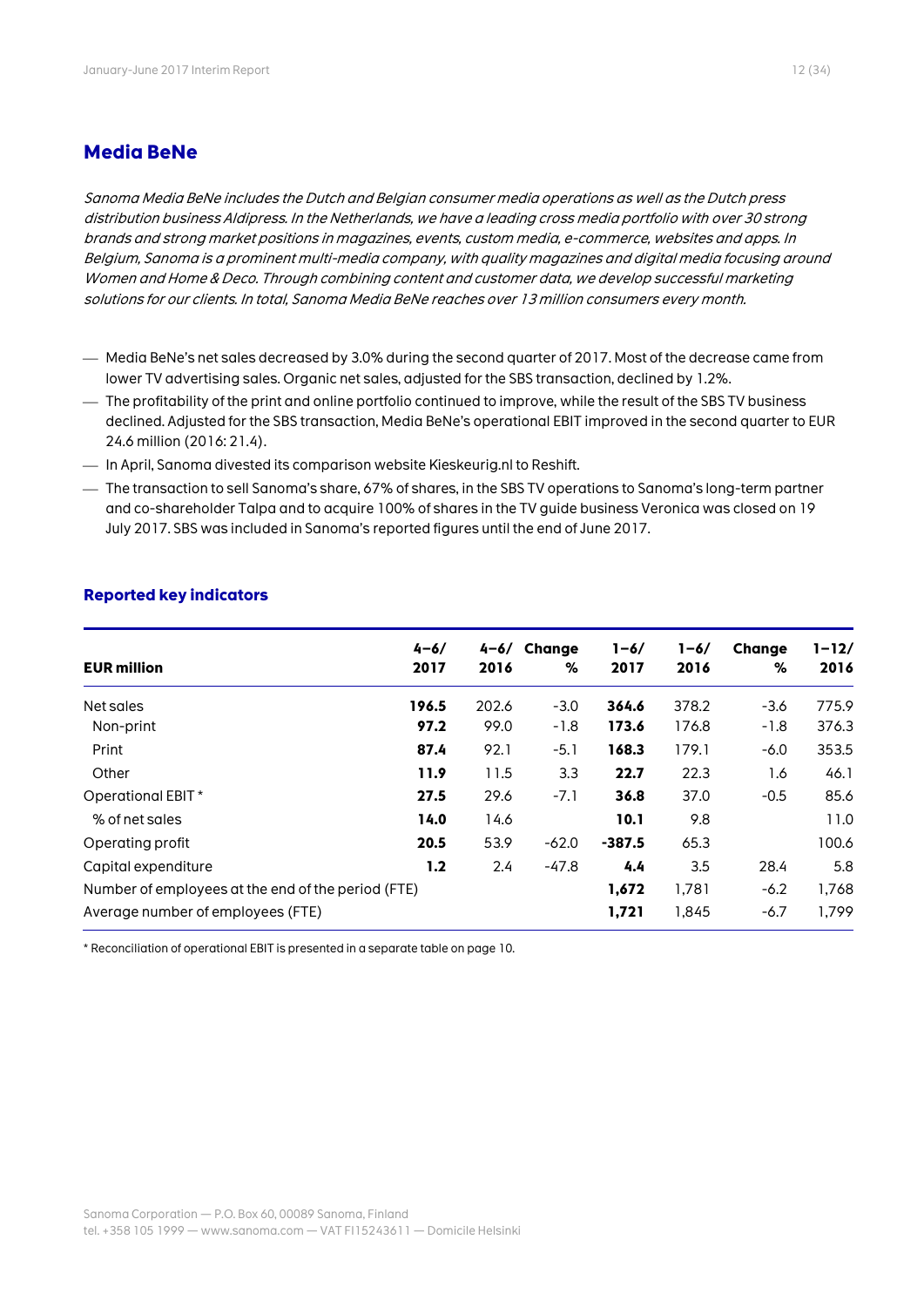| <b>EUR million</b>                                 | $4 - 6/$<br>2017 | $4 - 6/$<br>2016 | Change<br>% | $1 - 6/$<br>2017 | $1 - 6/$<br>2016 | Change<br>% | $1 - 12/$<br>2016 |
|----------------------------------------------------|------------------|------------------|-------------|------------------|------------------|-------------|-------------------|
| Net sales                                          | 137.3            | 140.5            | $-2.2$      | 257.8            | 266.7            | $-3.3$      | 543.8             |
| Non-print                                          | 38.0             | 36.8             | 3.1         | 66.7             | 65.3             | 2.3         | 144.1             |
| Print                                              | 87.4             | 92.1             | $-5.0$      | 168.4            | 179.1            | $-6.0$      | 353.6             |
| Other                                              | 11.9             | 11.5             | 3.3         | 22.7             | 22.3             | 1.6         | 46.1              |
| <b>Operational EBIT</b>                            | 24.6             | 21.4             | 15.2        | 39.2             | 33.1             | 18.3        | 70.3              |
| % of net sales                                     | 17.9             | 15.2             |             | 15.2             | 12.4             |             | 12.9              |
| Operating profit                                   | 19.5             | 45.7             | $-57.3$     | 34.1             | 61.4             | -44.5       | 92.2              |
| Capital expenditure                                | 0.3              | 0.9              | $-68.6$     | 2.6              | 1.2              | 120.3       | 1.4               |
| Number of employees at the end of the period (FTE) |                  |                  |             | 1,314            | 1,408            |             | 1,388             |
| Average number of employees (FTE)                  |                  |                  |             | 1,352            | 1,465            |             | 1,421             |

#### **Comparable key indicators, adjusted for the SBS transaction**

#### **Media BeNe's reported sales by type of sales, %**

|              | $4 - 6/2017$ | $4 - 6/2016$ | $1 - 6/2017$ | $1 - 6/2016$ | $1 - 12/2016$ |
|--------------|--------------|--------------|--------------|--------------|---------------|
| Advertising  | 39.4         | 41.7         | 38.5         | 40.2         | 40.8          |
| Subscription | 21.1         | 21.3         | 22.8         | 22.4         | 21.6          |
| Single copy  | 14.2         | 14.3         | 14.8         | 15.5         | 15.2          |
| Other        | 25.3         | 22.7         | 24.0         | 21.9         | 22.4          |
| <b>Total</b> | 100.0        | 100.0        | 100.0        | 100.0        | 100.0         |

Other sales mainly include press distribution and marketing services, event marketing, custom publishing and books.

#### **Media BeNe's comparable sales by type of sales, adjusted for the SBS transaction, %**

|              | $4 - 6/2017$ | $4 - 6/2016$ | $1 - 6/2017$ | $1 - 6/2016$ | $1 - 12/2016$ |
|--------------|--------------|--------------|--------------|--------------|---------------|
| Advertising  | 19.4         | 21.6         | 19.7         | 21.2         | 21.6          |
| Subscription | 30.2         | 30.7         | 32.2         | 31.8         | 30.8          |
| Single copy  | 20.4         | 20.6         | 20.9         | 22.0         | 21.7          |
| Other        | 30.1         | 27.1         | 27.2         | 25.0         | 25.9          |
| <b>Total</b> | 100.0        | 100.0        | 100.0        | 100.0        | 100.0         |
|              |              |              |              |              |               |

Other sales mainly include press distribution and marketing services, event marketing, custom publishing and books.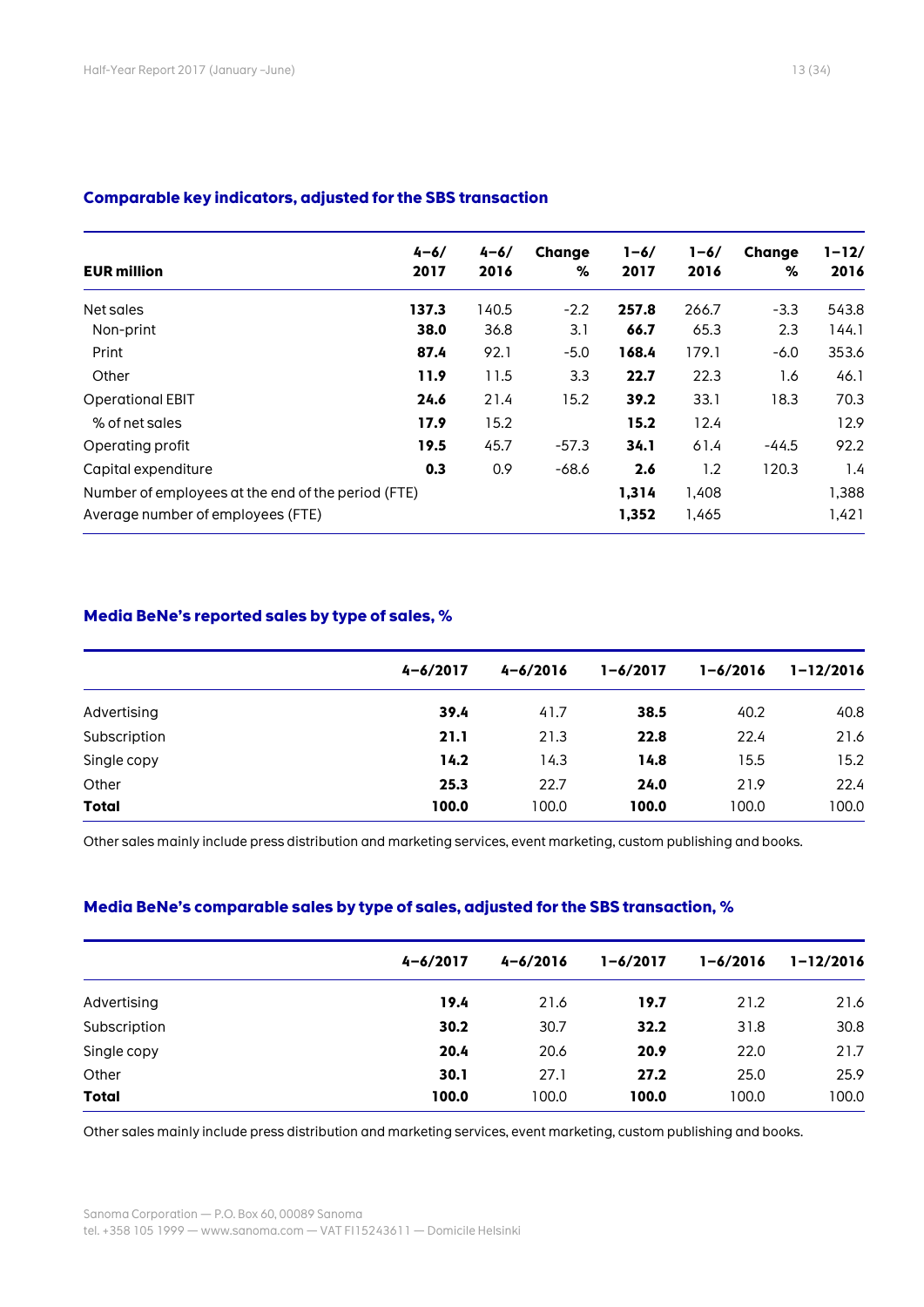#### **Media BeNe's reported sales growth, %**

|                                | $4 - 6/2017$ vs. $4 - 6/2016$ | $1 - 6/2017$ vs. $1 - 6/2016$ |
|--------------------------------|-------------------------------|-------------------------------|
| Subscription sales             | -4                            | $-2$                          |
| Single copy sales              | -3                            | -8                            |
| <b>Total circulation sales</b> | -4                            | -5                            |
| Print advertising sales        | -11                           | -11                           |
| Non-print advertising sales    | -7                            | -8                            |
| <b>Total advertising sales</b> | -8                            | -8                            |

#### **Media BeNe's comparable sales growth adjusted for the SBS transaction, %**

|                                | 4-6/2017 vs. 4-6/2016 | $1 - 6/2017$ vs. $1 - 6/2016$ |
|--------------------------------|-----------------------|-------------------------------|
| Subscription sales             | -4                    | -2                            |
| Single copy sales              | -3                    | -8                            |
| <b>Total circulation sales</b> | -4                    | -5                            |
| Print advertising sales        | $-11$                 | $-10$                         |
| Non-print advertising sales    | $-14$                 | $-10$                         |
| <b>Total advertising sales</b> | $-12$                 | $-10$                         |

#### **Operational indicators, %**

|                                                   | $1 - 6/2017$ | $1 - 6/2016$ | $1 - 12/2016$ |
|---------------------------------------------------|--------------|--------------|---------------|
| <b>Dutch TV operations</b>                        |              |              |               |
| TV channels' share of TV advertising              | 23.0         | 24.3         | 24.5          |
| TV channels' national viewing share (20-54 years) | 19.9         | 20.6         | 20.3          |
| TV channels' national viewing share (6+ years)    | 18.1         | 18.4         | 18.6          |

#### **Second quarter**

In April–June, reported net sales in Media BeNe decreased by 3.0% to EUR 196.5 million (2016: 202.6). Adjusted for structural changes, net sales decreased by 2.3%.

Non-print sales amounted to EUR 97.2 million (2016: 99.0) and represented 49.5% (2016: 48.9%) of net sales.

SBS TV operations were included in the reported figures until 30 June 2017. Adjusted for SBS,

comparable net sales were EUR 137.3 million (2016: 140.5) and net sales adjusted for structural changes declined by 1.2%. Non-print sales, adjusted for SBS, represented 27.7% (2016: 26.2%).

Reported advertising sales decreased by 8.4%, mainly due to lower TV advertising sales, and represented 39.4% (2016: 41.7%) of net sales. Circulation sales decreased by 3.6% with both subscription and single copy sales being slightly lower than the comparable quarter. Circulation sales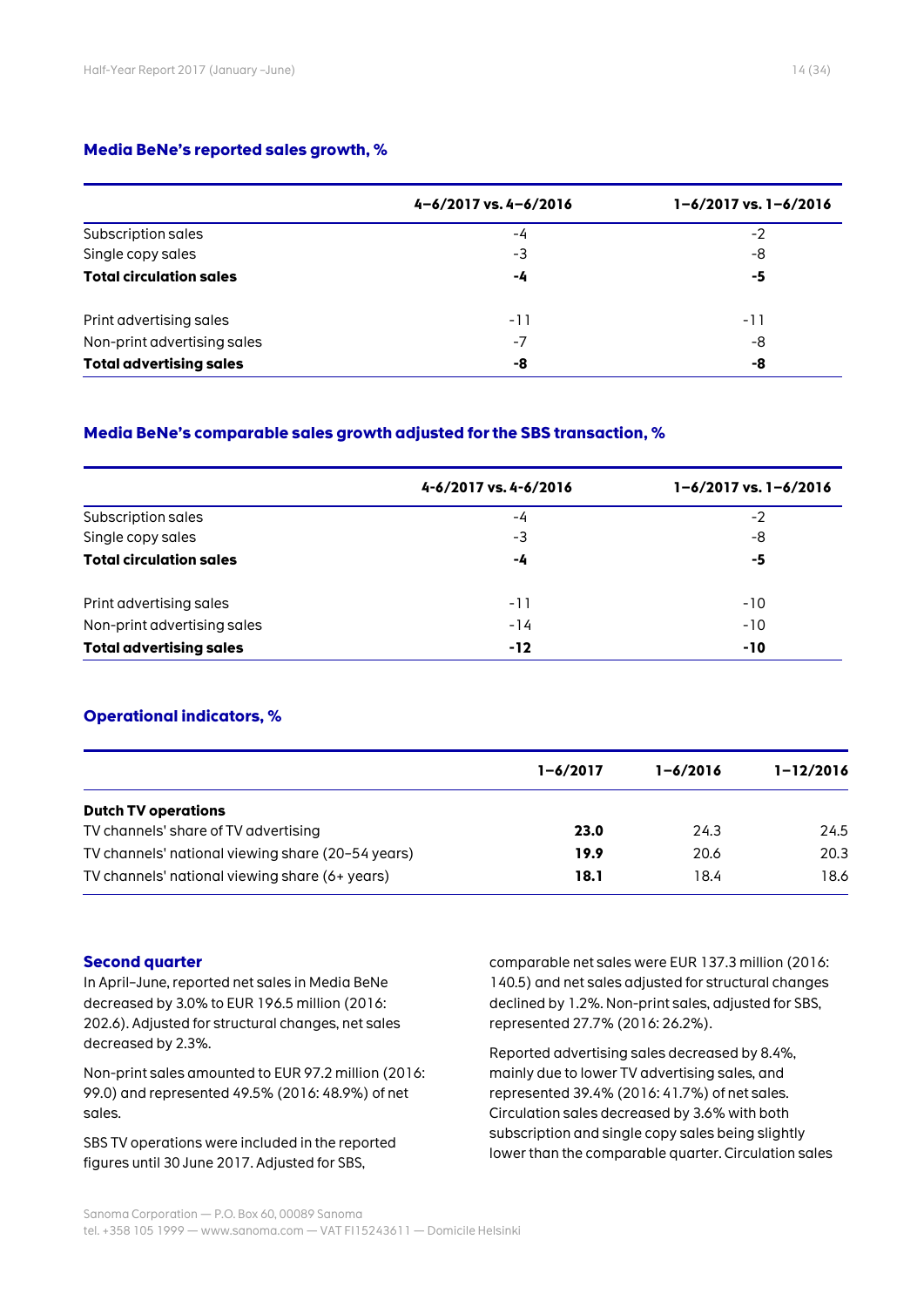represented 35.3% (2016: 35.5%) of net sales. Other sales grew by 11.5%.

Based on the preliminary market information, Sanoma estimates that the advertising market in the Netherlands increased by 3%. Advertising increased on a net basis in online including search by 8%, whereas the advertising declined in TV by 6% and in consumer magazines by 12% in April–June.

Reported operational EBIT in Media BeNe in April– June decreased to EUR 27.5 million (2016: 29.6). The result improved clearly in the print and online portfolio, but lower TV advertising sales decreased profits in SBS TV operations. Adjusted for the divestment of SBS, Media BeNe's comparable operational EBIT amounted to EUR 24.6 million (2016: 21.4).

Items affecting comparability included in the operating profit totalled EUR -5.3 million (2016: 24.3) and consisted mainly of restructuring expenses related to streamlining of the Dutch operations as well as the capital loss and adjustments related to the SBS asset held for sale classification. In the comparable period, items affecting comparability were related to the settlement of changing defined benefit pension plans in the Netherlands to a defined contribution plan, as well as goodwill impairments and restructuring expenses.

Media BeNe's investments in tangible and intangible assets totalled EUR 1.2 million (2016: 2.4) in April– June and consisted mainly of maintenance capital expenditure and ICT investments.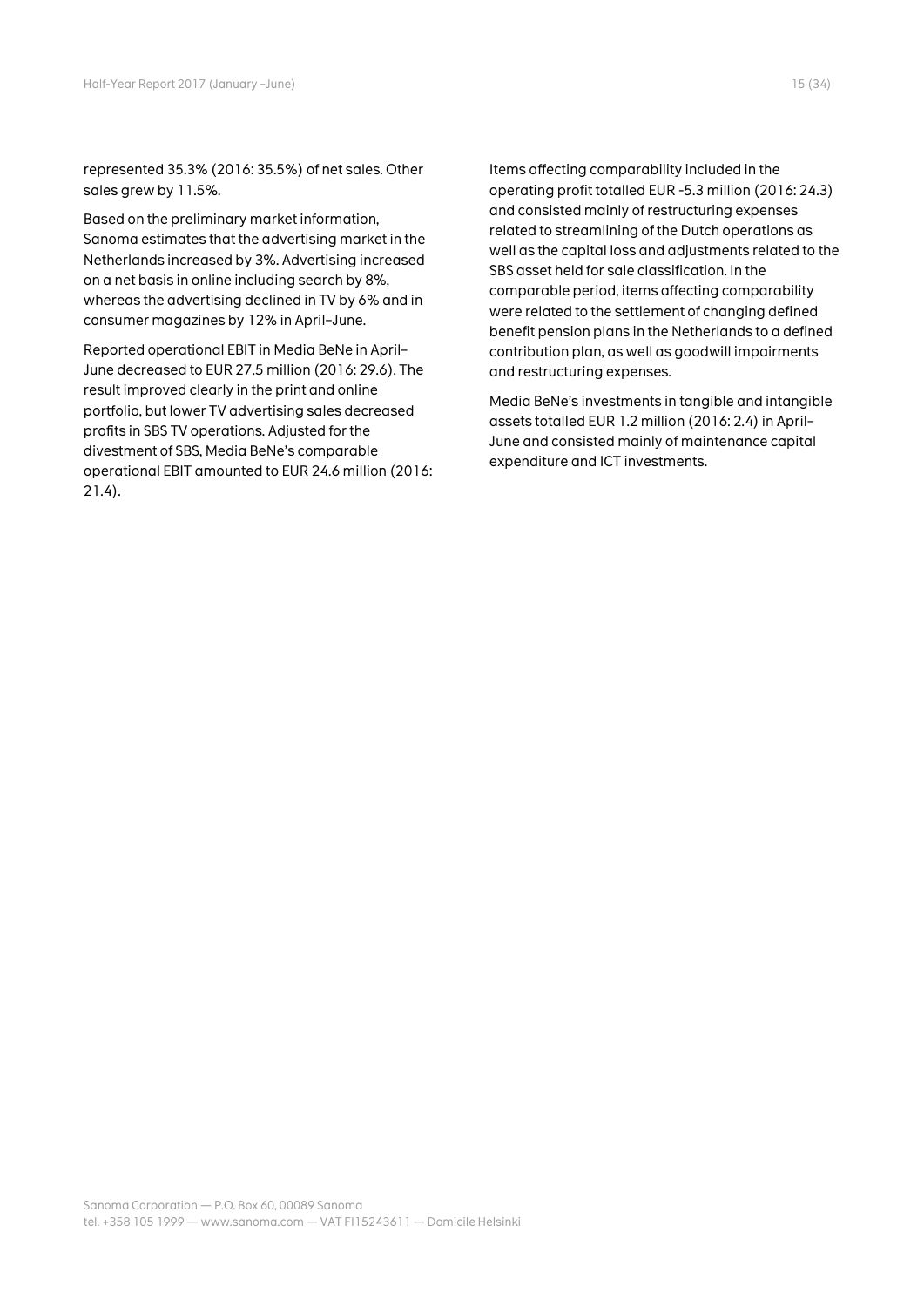#### **Media Finland**

Sanoma Media Finland is the leading media company in Finland. We provide information, experiences, inspiration and entertainment through multiple media platforms: newspapers, TV, radio, magazines, online and mobile channels. We have leading brands and services, like Aku Ankka, Me Naiset, Helsingin Sanomat, Oikotie, Ilta-Sanomat, Nelonen, Radio Suomipop and Ruutu. Sanoma's brands reach almost all Finns every day. For advertisers, we are a trusted partner with insight, impact and reach.

- Media Finland's organic net sales declined by 2.2%, mainly due to lower advertising sales, in line with the downward trends in the Finnish advertising markets. Digital advertising sales grew by 14%, significantly more than the market growth of 1%.
- Nelonen Media's commercial viewing share remained stable during the first half of the year, and in June Nelonen Media's channels were once again most viewed, with a commercial viewing share of 36.2% (2016: 35.6%).
- Operational EBIT improved due to continued cost innovations. Media Finland continues with the implementation of 'Suunta', its revenue, cost and process improvement initiative.
- In April, Sanoma divested the online classified and market place operator Sanoma Baltics.

| <b>EUR million</b>                                 | $4 - 6/$<br>2017 | $4 - 6/$<br>2016 | Change<br>℅ | $1 - 6/$<br>2017 | $1 - 6/$<br>2016 | Change<br>% | 1-12/<br>2016 |
|----------------------------------------------------|------------------|------------------|-------------|------------------|------------------|-------------|---------------|
| Net sales                                          | 144.6            | 150.1            | $-3.7$      | 288.8            | 294.6            | $-2.0$      | 580.9         |
| Non-print                                          | 64.4             | 64.3             | 0.3         | 128.0            | 123.5            | 3.7         | 242.0         |
| Print                                              | 80.2             | 85.9             | -6.6        | 160.8            | 171.2            | $-6.1$      | 338.9         |
| Operational EBIT *                                 | 22.5             | 19.0             | 18.5        | 41.6             | 30.1             | 38.3        | 49.5          |
| % of net sales                                     | 15.6             | 12.7             |             | 14.4             | 10.2             |             | 8.5           |
| Operating profit                                   | 30.6             | 17.5             | 75.2        | 50.2             | 27.6             | 81.8        | 41.3          |
| Capital expenditure                                | 2.9              | 1.6              | 78.7        | 3.7              | 2.8              | 31.7        | 5.2           |
| Number of employees at the end of the period (FTE) |                  |                  |             | 1.853            | 1.907            | $-2.9$      | 1,718         |
| Average number of employees (FTE)                  |                  |                  |             | 1.744            | 1.819            | $-4.2$      | 1.797         |

#### **Reported key indicators**

\* Reconciliation of operational EBIT is presented in a separate table on page 10.

#### **Media Finland's net sales by type of sales, %**

|              | $4 - 6/2017$ | $4 - 6/2016$ | $1 - 6/2017$ | $1 - 6/2016$ | $1 - 12/2016$ |
|--------------|--------------|--------------|--------------|--------------|---------------|
| Advertising  | 47.1         | 47.9         | 46.9         | 47.1         | 46.1          |
| Subscription | 36.6         | 34.9         | 36.9         | 35.8         | 36.5          |
| Single copy  | 7.8          | 8.4          | 7.6          | 8.4          | 8.4           |
| Other        | 8.5          | 8.7          | 8.6          | 8.7          | 9.0           |
| <b>Total</b> | 100.0        | 100.0        | 100.0        | 100.0        | 100.0         |

Other sales mainly include marketing services, event marketing, custom publishing, books and printing.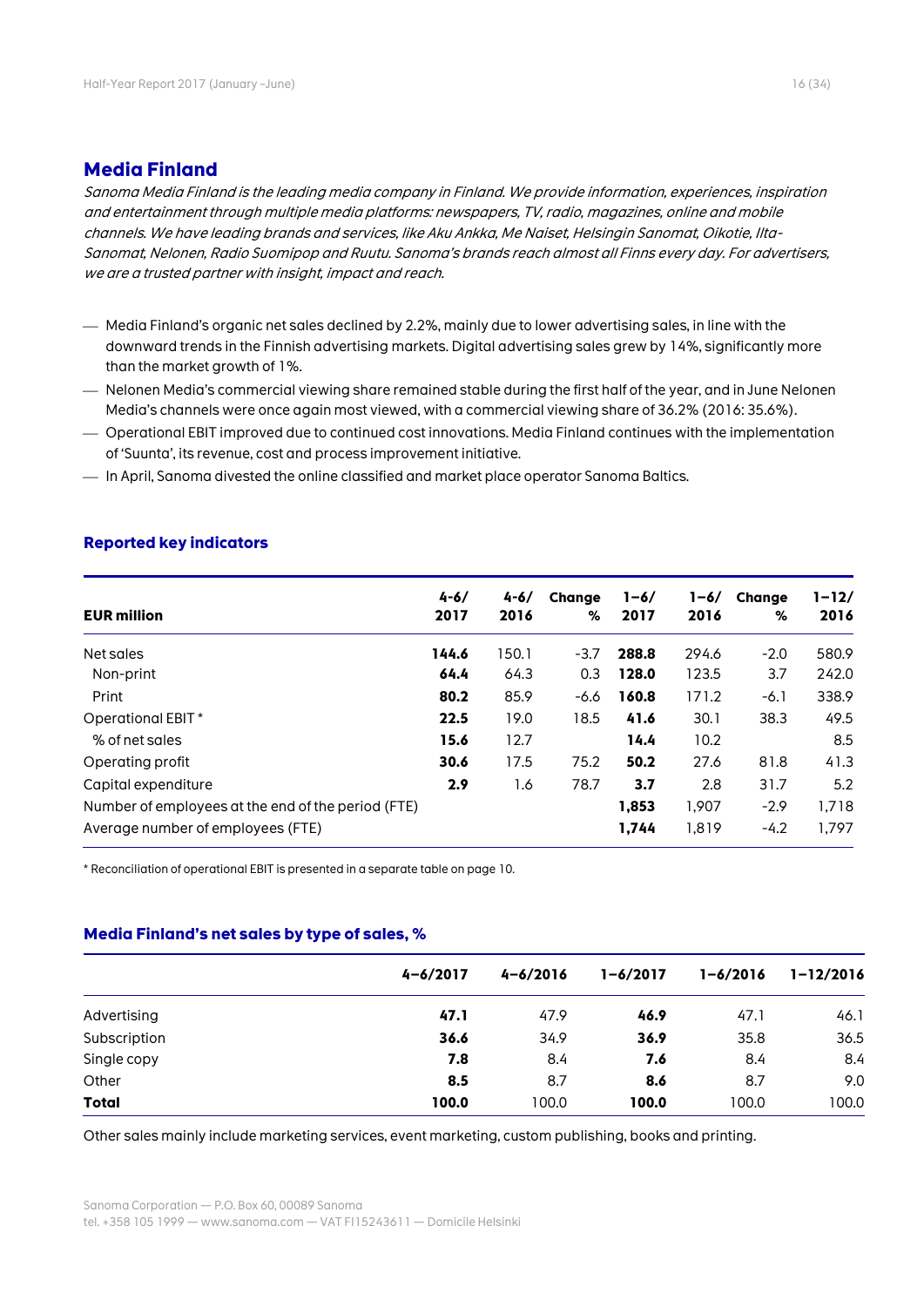#### **Media Finland's reported sales growth, %**

|                                  | 4-6/2017 vs. 4-6/2016 | $1 - 6/2017$ vs. $1 - 6/2016$ |
|----------------------------------|-----------------------|-------------------------------|
| Subscription sales               |                       |                               |
| of which magazines incl. online  | $-2$                  | -3                            |
| of which newspapers incl. online | - 1                   |                               |
| of which Pay-TV and Pay-VOD      | 21                    | 17                            |
| Single copy sales                | -11                   | -11                           |
| of which magazines incl. online  | 0                     | -3                            |
| of which newspapers incl. online | $-10$                 | $-11$                         |
| <b>Total circulation sales</b>   | -1                    | -1                            |
| Print advertising sales          | $-13$                 | $-12$                         |
| Non-print advertising sales      | - 1                   | 3                             |
| <b>Total advertising sales</b>   | -5                    | -5                            |

#### **Operational indicators, %**

|                                                              | $1 - 6/2017$ | $1 - 6/2016$ | $1 - 12/2016$ |
|--------------------------------------------------------------|--------------|--------------|---------------|
| <b>Finnish TV operations</b>                                 |              |              |               |
| TV channels' share of TV advertising                         | 36.5         | 35.4         | 35.3          |
| TV channels' national commercial viewing share (10-44 years) | 36.6         | 37.0         | 36.9          |
| TV channels' national viewing share (10+ years)              | 16.3         | 17.0         | 16.6          |

#### **Second quarter**

In April–June, net sales in Media Finland decreased to EUR 144.6 million (2016: 150.1). Adjusted for structural changes, net sales decreased by 2.2%.

Non-print sales were stable at EUR 64.4 million (2016: 64.3) and represented 44.6% (2016: 42.8%) of net sales. The growth of digital sales offset the decrease in TV and radio sales.

Following the development of TV and radio and the decrease in print advertising sales, the total advertising sales for Media Finland declined by 5.3% and represented 47.1% (2016: 47.9%) of net sales. Circulation sales decreased by 1.4%. Subscription sales increased slightly, whereas single copy sales decreased. Circulation sales represented 44.4% (2016: 43.3%) of net sales.

According to TNS Gallup, the advertising market in Finland decreased on a net basis by 5% in the second quarter. Advertising in magazines decreased by 12%, in newspapers by 12% and in TV by 7%, whereas advertising on radio and online excluding search was at the same level as in the comparable period.

Operational EBIT in Media Finland in April–June increased to EUR 22.5 million (2016: 19.0) due to continued cost innovations, e.g. in distribution.

Items affecting comparability included in the operating profit totalled EUR 8.1 million (2016: -1.5) and consisted of the capital gain related to the divestment of Sanoma Baltics and restructuring expenses. In the comparable period, items affecting comparability consisted of restructuring expenses.

Media Finland's investments in tangible and intangible assets totalled EUR 2.9 million (2016: 1.6) in April–June and were mainly related to real estate and other maintenance capital expenditure.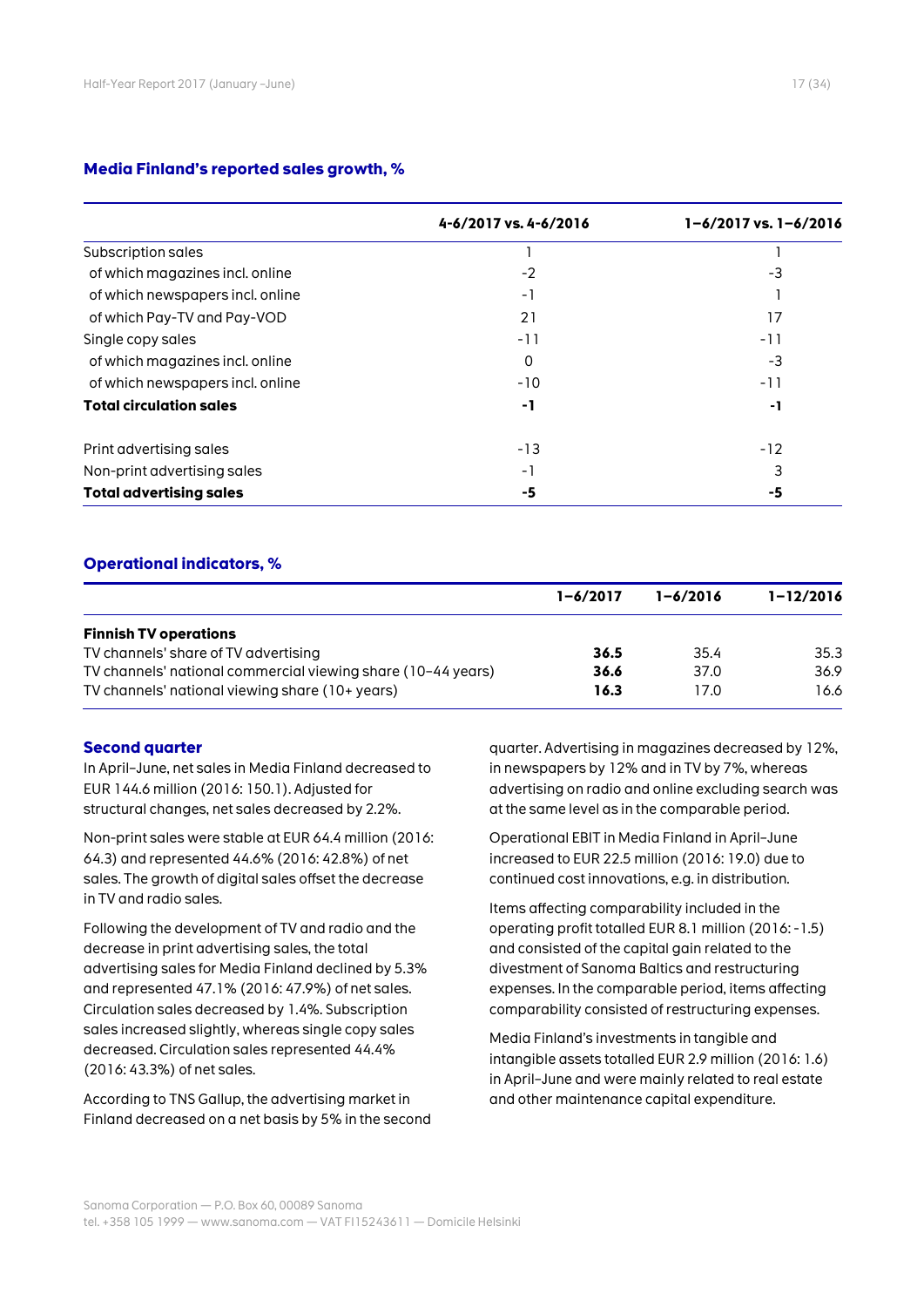#### **Learning**

Sanoma Learning is one of Europe's leading learning companies, serving some 10 million students and one million teachers. Through our multi-channel learning solutions we help to engage students in achieving good learning outcomes, and support the effective work of the professional teacher in primary, secondary and vocational education. Through our local companies, we contribute to some of the world's best-performing education systems including Finland, the Netherlands, Belgium, Poland and Sweden.

- $-$  Net sales in Learning increased by 3.4% in the second quarter. The increase was driven by strong sales in Finland and the consolidation of De Boeck, offsetting the lower sales in the Netherlands and Sweden, estimated to be partly recovered in the third quarter.
- Despite growth in sales, operational EBIT decreased due to costs related to creating new methods in Poland, where Sanoma is preparing for the ongoing curriculum changes, investments in the professional learning initiative SAM and the higher depreciation and amortisation related to earlier investments.
- All 46 new methods developed in Poland have now been approved by the Ministry of Education.

| <b>EUR million</b>                                 | $4 - 6/$<br>2017 | 4-6/<br>2016 | Change<br>% | $1 - 6/$<br>2017 | $1 - 6/$<br>2016 | Change<br>% | $1 - 12/$<br>2016 |
|----------------------------------------------------|------------------|--------------|-------------|------------------|------------------|-------------|-------------------|
| Net sales                                          | 100.3            | 97.1         | 3.4         | 132.0            | 129.9            | 1.6         | 282.6             |
| <b>Netherlands</b>                                 | 38.2             | 42.4         | $-10.0$     | 56.0             | 62.1             | $-9.9$      | 94.4              |
| Poland                                             | 5.6              | 8.2          | $-32.2$     | 9.9              | 12.7             | $-22.2$     | 70.8              |
| Finland                                            | 31.8             | 24.9         | 27.6        | 35.5             | 28.1             | 26.1        | 48.1              |
| Belgium                                            | 19.8             | 15.3         | 29.0        | 22.2             | 16.7             | 32.5        | 44.8              |
| Sweden                                             | 5.2              | 6.5          | -19.4       | 8.7              | 10.6             | -17.4       | 25.1              |
| Other companies and eliminations                   | $-0.2$           | $-0.3$       |             | $-0.3$           | $-0.4$           |             | $-0.6$            |
| Operational EBIT *                                 | 34.0             | 41.1         | $-17.1$     | 19.1             | 30.1             | $-36.8$     | 56.8              |
| % of net sales                                     | 33.9             | 42.3         |             | 14.4             | 23.2             |             | 20.1              |
| Operating profit                                   | 25.0             | 63.8         | $-60.9$     | 9.4              | 52.6             | $-82.1$     | 67.4              |
| Capital expenditure                                | 5.3              | 4.3          | 24.9        | 8.6              | 7.1              | 22.4        | 17.7              |
| Number of employees at the end of the period (FTE) |                  |              |             | 1,397            | 1.431            | $-2.4$      | 1,439             |
| Average number of employees (FTE)                  |                  |              |             | 1,430            | 1,397            | 2.3         | 1,413             |

#### **Reported key indicators**

\* Reconciliation of operational EBIT is presented in a separate table on page 10.

#### **Second quarter**

In April–June, net sales increased by 3.4% to EUR 100.3 million (2016: 97.1), mainly due to good performance in Finland and the consolidation of De Boeck, which more than offset the lower sales in the Netherlands and Sweden. Adjusted for structural changes, net sales were stable.

The learning business has, by nature, an annual cycle and strong seasonality. It accrues most of its net sales and results during the second and third quarters, whereas the first and fourth quarters are typically loss-making.

Operational EBIT in the Learning segment decreased to EUR 34.0 million (2016: 41.1). The decrease was due to costs related to creating new methods in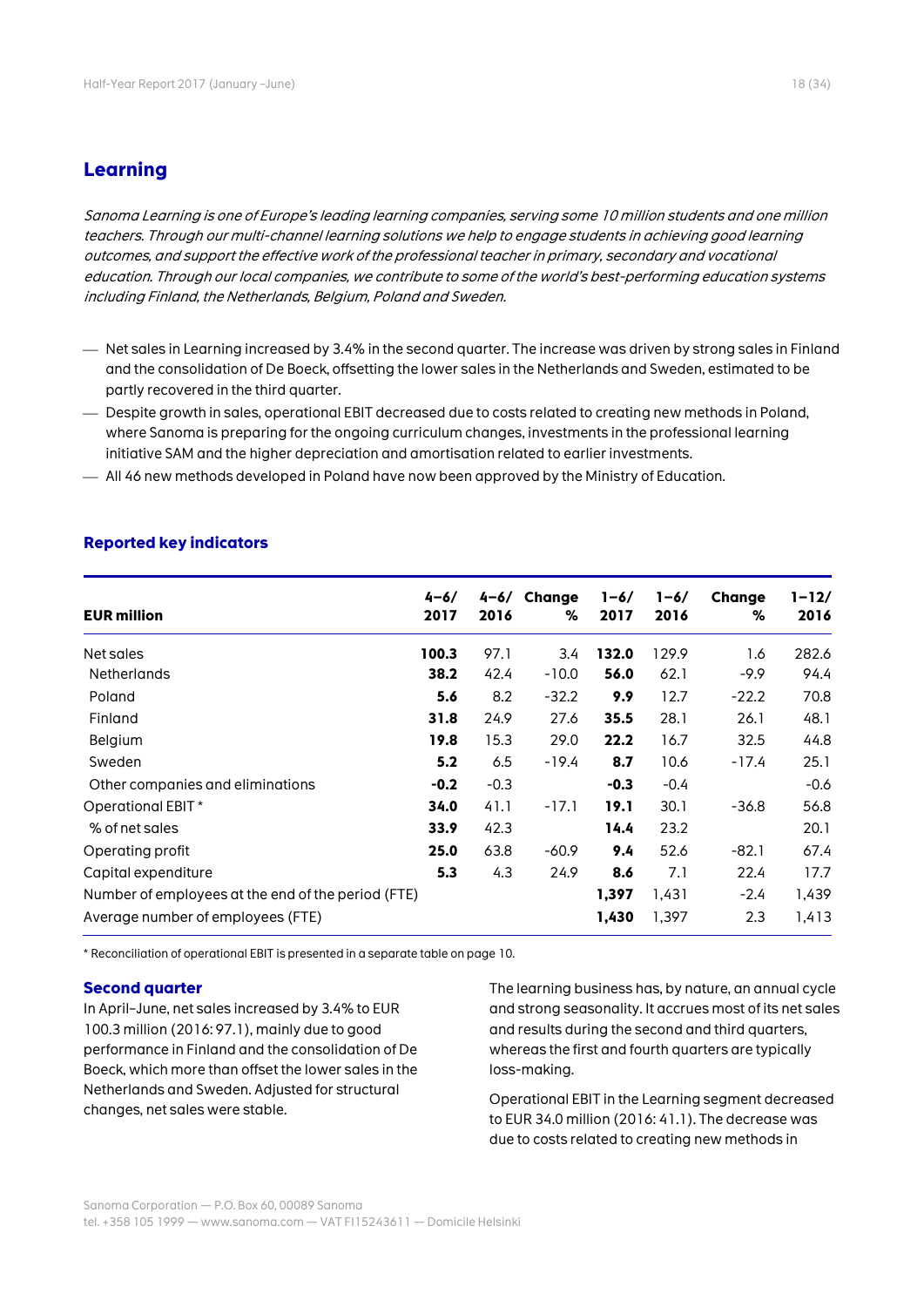Poland, investments in the professional learning initiative SAM and higher depreciation and amortisation related to earlier investments.

Items affecting comparability included in the operating profit totalled EUR -9.1 million (2016: 22.7), consisting of impairments and restructuring expenses related to a current downscaling of YDP, the international operations based in Poland. In the comparable period, these were related to the settlement of changing defined benefit pension plans in the Netherlands to a defined contribution plan.

Learning's investments in tangible and intangible assets totalled EUR 5.3 million (2016: 4.3) in April– June. They were mainly related to investments in digital platforms and ICT.

# **The Group**

#### **Personnel**

In January–June 2017, the average number of personnel (FTE) employed by the Sanoma Group was 5,181 (2016: 5,491). At the end of June, the number of Group employees (FTE) was 5,212 (2016: 5,467). In full-time equivalents, Media BeNe had 1,672 (2016: 1,781) employees at the end of June and Media Finland 1,853 (2016: 1,907). Learning had 1,397 (2016: 1,431) and other operations 290 (2016: 346) employees (FTE) at the end of June 2017. Wages, salaries and fees to Sanoma's employees, including the expense recognition of share based payments, amounted to EUR 151.0 million (2016: 165.1).

#### **Dividend**

The Annual General Meeting on 21 March 2017 decided to pay a dividend of EUR 0.20 for the year 2016 (2015: 0.10) per share. The dividends were paid on 30 March 2017.

#### **Shares and holdings**

In January–June 2017, a total of 17,651,840 (2016: 24,027,868) Sanoma shares were traded on the Nasdaq Helsinki and traded shares accounted for some 11% (2016: 15%) of the average number of shares. Sanoma's shares traded on the Nasdaq Helsinki corresponded to around 73% (2016: 68%) of the total traded share volume on stock exchanges.

During the first six months, the volume-weighted average price of a Sanoma share on the Nasdaq Helsinki was EUR 8.17 (2016: EUR 4.42), with a low of EUR 7.62 (2016: EUR 3.51) and a high of EUR 8.91 (2016: EUR 5.60). At the end of June, Sanoma's market capitalisation was EUR 1,329 million (2016: 853), with Sanoma's share closing at EUR 8.18 (2016: 5.26). At the end of June, Sanoma's registered share capital was EUR 71,258,986.82 and the number of shares was 162,812,093.

At the end of June, the company held a total of 316,519 own shares, representing 0.2% of all Sanoma shares and votes.

#### **Board of Directors, auditors and management**

The AGM held on 21 March 2017 confirmed the number of Sanoma's Board members as nine. Board members Pekka Ala-Pietilä, Antti Herlin, Anne Brunila, Mika Ihamuotila, Nils Ittonen, Denise Koopmans, Robin Langenskiöld, Rafaela Seppälä and Kai Öistämö, were re-elected as Board members. Pekka Ala-Pietilä was elected as Chairman of the Board and Antti Herlin as Vice Chairman. The AGM decided to amend the term of office of Board members to be one year.

#### The AGM appointed audit firm

PricewaterhouseCoopers Oy, with Samuli Perälä, Authorised Public Accountant, as the auditor with principal responsibility, as the auditor of the Company.

At the end of June 2017, the Executive Management Group (EMG) comprises: Susan Duinhoven (President and CEO of the Sanoma Group), Markus Holm (CFO and COO), Kim Ignatius (Executive Vice President), Pia Kalsta (CEO Sanoma Media Finland), John Martin (CEO Sanoma Learning) and Peter de Mönnink (CEO Sanoma Media BeNe).

#### **Board authorisations**

The AGM held on 12 April 2016 authorised the Board of Directors to decide on an issuance of a maximum of 50,000,000 new shares and a transfer of a maximum of 5,000,000 treasury shares. The authorisation will be valid until 30 June 2019. In a directed share issue, a maximum of 41,000,000 shares can be issued or transferred.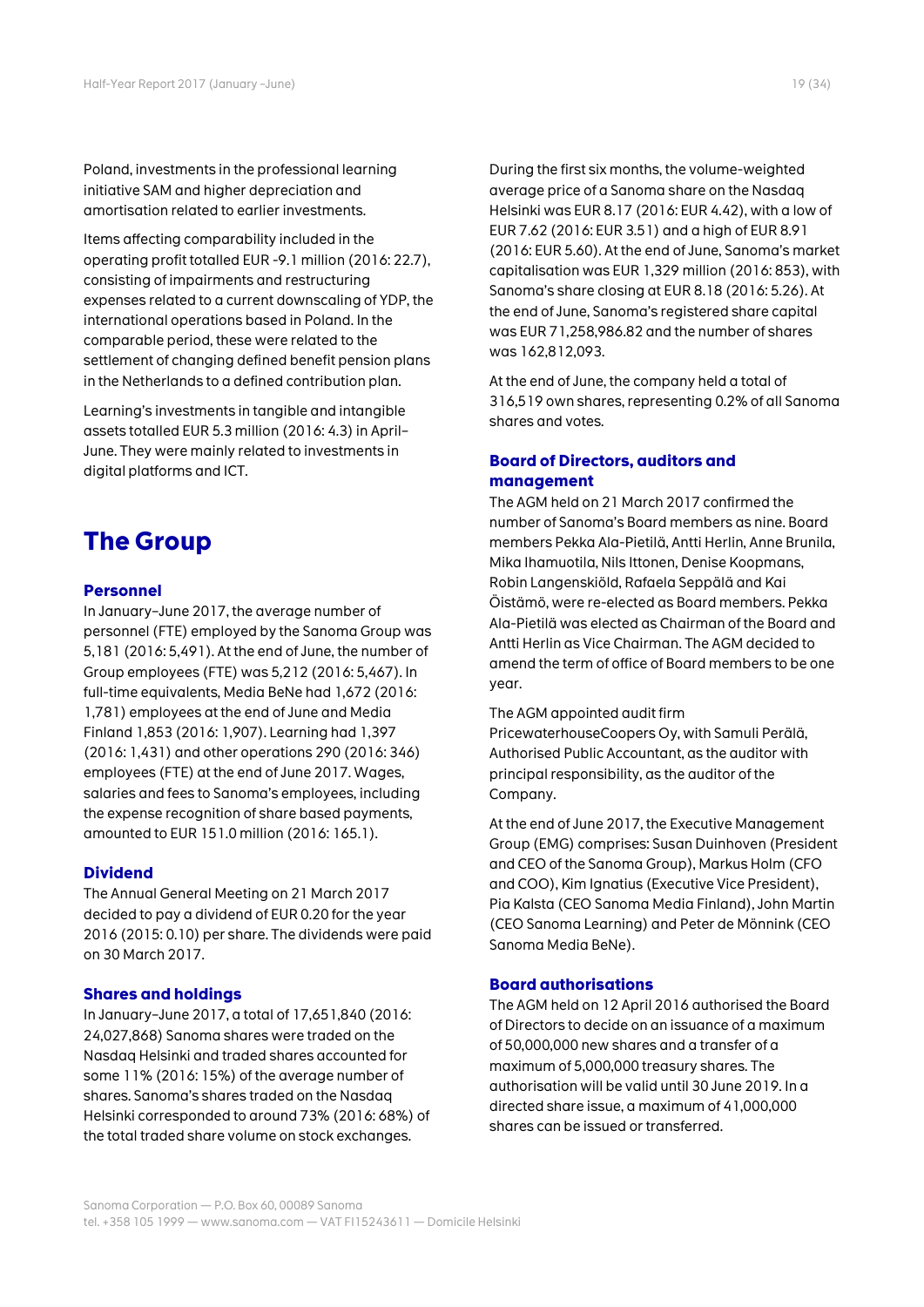The AGM held on 21 March 2017 authorised the Board to decide on the repurchase of maximum of 16,000,000 Company's own shares. The authorisation is effective until 30 June 2018 and terminates the corresponding authorisation granted by the AGM on 12 April 2016.

These shares will be purchased with the Company's unrestricted shareholders' equity, and the repurchases will reduce funds available for distribution on profits. The shares will be repurchased to develop the Company's capital structure, carry out or finance potential corporate acquisitions or other business arrangements, to be used as a part of the Company's incentive programme or to be otherwise conveyed further, retained as treasury shares, or cancelled.

The shares can be repurchased either through a tender offer made to all shareholders on equal terms or in other proportion than that of the current shareholders at the market price of the repurchase moment on the Nasdaq Helsinki.

#### **Seasonal fluctuation**

The net sales and results of media businesses are particularly affected by the development of advertising. Advertising sales are influenced, for example, by the number of newspaper and magazine issues published each quarter, which varies annually. TV advertising in Finland and the Netherlands is usually strongest in the second and fourth quarters. Learning accrues most of its net sales and results during the second and third quarters. Seasonal business fluctuations influence the Group's net sales and operating profit, with the first quarter traditionally being clearly the smallest one for both.

#### **Significant near term risks and uncertainty factors**

The most significant risks and uncertainty factors Sanoma currently faces are described in the Financial Statements and on the Group's website at Sanoma.com, together with the Group's main principles of risk management.

Many of the identified risks relate to changes in customer preferences. The driving forces behind these changes are the on-going digitisation process and the decrease of viewing time in free-to-air TV.

Sanoma takes actions in all its strategic business units to respond to these challenges. These changes in consumer behaviour create potential risks related to advertising volumes and pricing, in particular with the trend of increasing mobile usage.

With regard to changing customer preferences and digitisation, new entrants might be able to better utilise these changes and therefore gain market share from Sanoma's established businesses.

Privacy and data protection are an integral part of Sanoma's business. Risks related to data security become more relevant as digital business is growing. Sanoma has invested in data security related technologies and runs a group-wide privacy programme to ensure that employees know how to apply data security and privacy practices in their daily work.

Sanoma faces political risks in particular in Poland, where legislative changes can have significant impacts on the learning business. EU level changes currently considered for telemarketing could have a significant impact on Sanoma's subscription sales in Finland and in the Netherlands.

Normal business risks associated with the industry relate to developments in media advertising and consumer spending. Media advertising is sensitive to economic fluctuations. Therefore, general economic conditions and economic trends in the industry influence Sanoma's business activities and operational performance.

Sanoma's financial risks include interest rate risks, currency risks, liquidity risk and credit risks. Other risks include risks related to equity and impairment of assets. Sanoma has actively issued commercial papers during the first half of 2017 (EUR 513 million outstanding at the end of June). In order to mitigate possible market risks, Sanoma has long-term undrawn committed bank facilities in place as backup facilities for commercial papers. At the end of June, Sanoma had EUR 530 million undrawn committed facilities.

Sanoma's consolidated balance sheet included at the end of June EUR 1.6 billion in goodwill, immaterial rights and other intangible assets, including the SBS assets classified as assets held for sale. Most of this is related to magazine and TV operations. Sanoma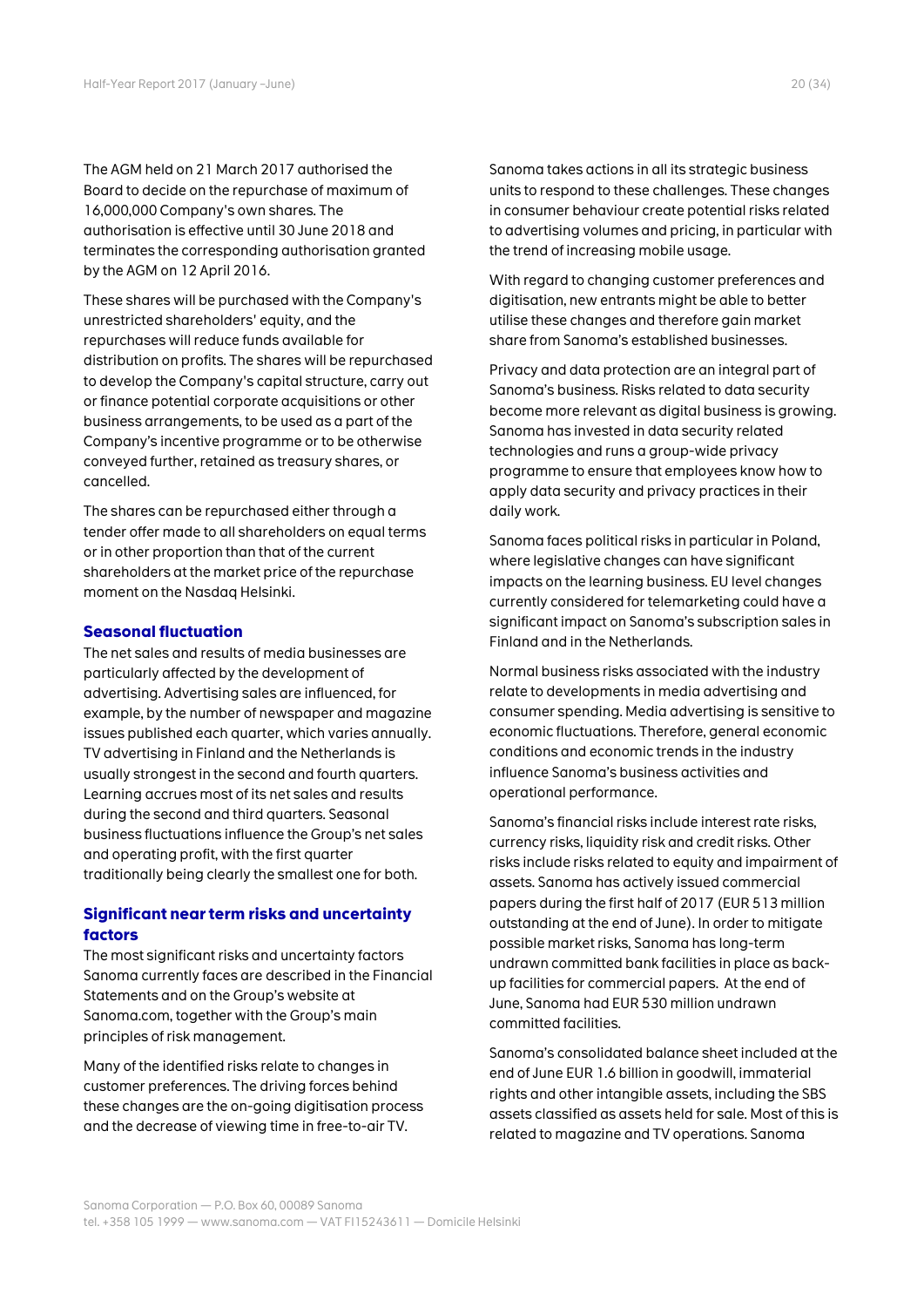divested its Dutch TV operations on 19 July 2017, which will reduce the amount of goodwill, immaterial rights and other intangible assets to 1.2 billion, of which 0.9 billion will be goodwill. In accordance with IFRS, instead of goodwill being amortised regularly, it is tested for impairment on an annual basis, or whenever there is any indication of impairment. Changes in business fundamentals could lead to further impairment, thus impacting Sanoma's equityrelated ratios.

# **Interim Report (unaudited)**

#### **Accounting policies**

The Sanoma Group has prepared its Interim Report in accordance with IAS 34 'Interim Financial Reporting' while adhering to related IFRS standards and interpretations applicable within the EU on 30 June 2017. The accounting policies of the Interim Report, the definitions of key indicators as well as the explanations of use and definitions of Alternative Performance Measures (APMs) are presented on the Sanoma website at Sanoma.com. All figures have been rounded and consequently the sum of individual figures can deviate from the presented sum figure. Key figures have been calculated using exact figures. This Interim Report is unaudited.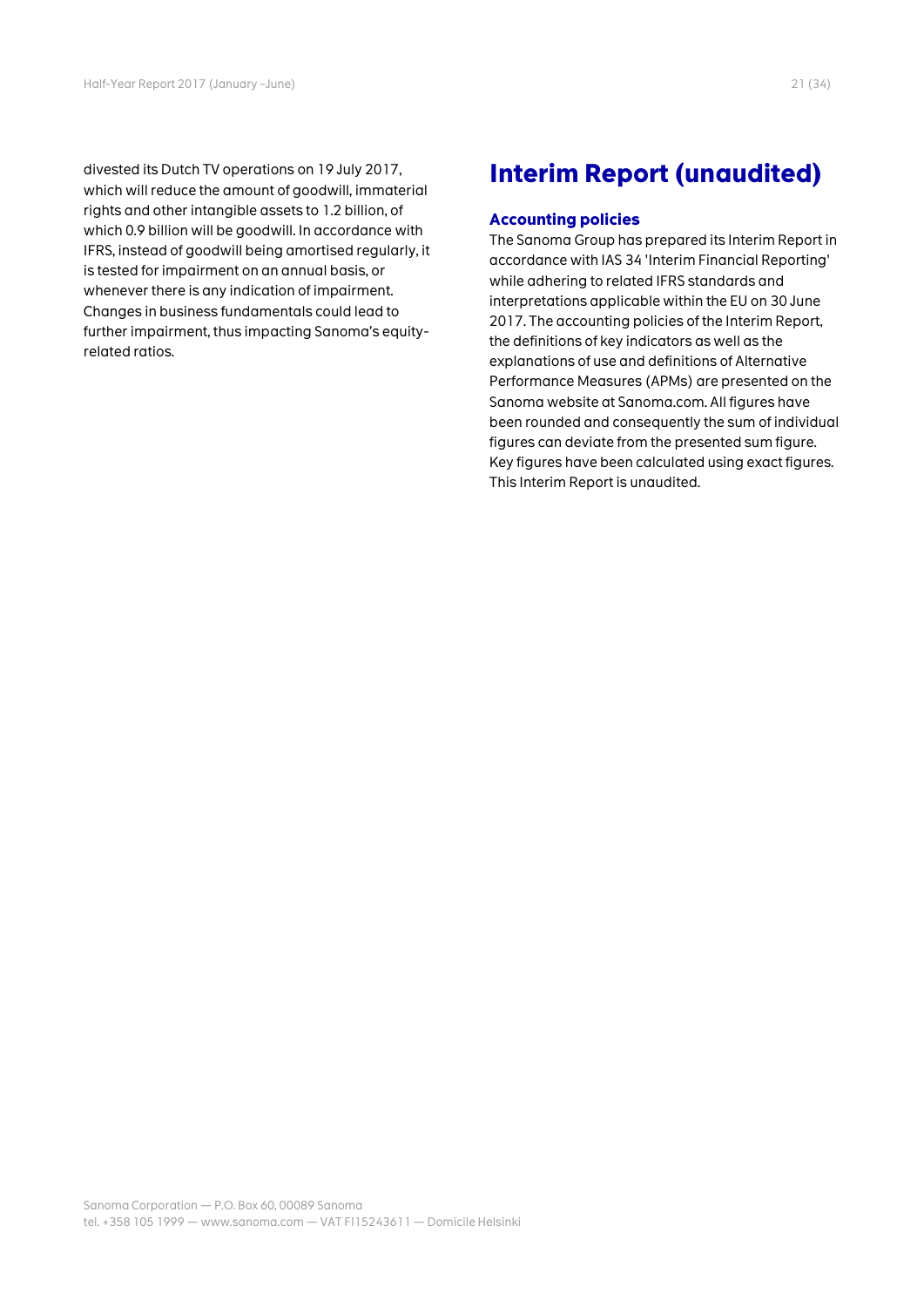# **Consolidated income statement**

| <b>EUR million</b>                               | $4 - 6$<br>2017 | $4 - 6$<br>2016 | $1 - 6/$<br>2017 | $1 - 6/$<br>2016 | $1 - 12/$<br>2016 |
|--------------------------------------------------|-----------------|-----------------|------------------|------------------|-------------------|
| <b>NET SALES</b>                                 | 441.4           | 449.7           | 785.2            | 802.8            | 1,639.1           |
| Other operating income                           | 14.4            | 5.6             | 20.6             | 27.4             | 39.9              |
| Materials and services                           | $-134.0$        | $-137.0$        | $-237.7$         | $-241.3$         | $-501.1$          |
| Employee benefit expenses                        | $-92.9$         | $-28.6$         | $-185.8$         | $-136.0$         | $-325.5$          |
| Other operating expenses*                        | $-111.6$        | $-74.9$         | $-610.8$         | $-164.4$         | $-356.1$          |
| Share of results in joint ventures               | 1.3             | 0.9             | 2.3              | 1.9              | 0.1               |
| Depreciation, amortisation and impairment losses | $-41.1$         | $-74.2$         | $-112.1$         | $-145.8$         | $-299.7$          |
| <b>OPERATING PROFIT</b>                          | 77.6            | 141.7           | $-338.3$         | 144.7            | 196.6             |
| Share of results in associated companies         | 0.9             | $-0.2$          | 1.0              | $-0.1$           | $-2.4$            |
| Financial income                                 | 5.5             | 0.4             | 10.3             | 9.6              | 10.5              |
| Financial expenses                               | $-10.0$         | $-9.4$          | $-21.3$          | $-27.2$          | $-47.5$           |
| <b>RESULT BEFORE TAXES</b>                       | 74.0            | 132.5           | $-348.3$         | 127.0            | 157.2             |
| Income taxes                                     | $-23.2$         | $-35.6$         | $-23.9$          | $-30.2$          | $-41.2$           |
| <b>RESULT FOR THE PERIOD</b>                     | 50.8            | 96.9            | $-372.2$         | 96.8             | 116.0             |
| <b>Result attributable to:</b>                   |                 |                 |                  |                  |                   |
| Equity holders of the Parent Company             | 49.7            | 93.8            | $-235.3$         | 93.8             | 110.8             |
| Non-controlling interests*                       | 1.1             | 3.1             | $-136.8$         | 3.0              | 5.2               |
| Earnings per share for result attributable       |                 |                 |                  |                  |                   |
| to the equity holders of the Parent Company:     |                 |                 |                  |                  |                   |
| Earnings per share, EUR                          | 0.31            | 0.57            | $-1.45$          | 0.56             | 0.65              |
| Diluted earnings per share, EUR                  | 0.31            | 0.57            | $-1.45$          | 0.56             | 0.65              |

\*Other operating expenses include a capital loss of EUR -424.4 million related to the SBS assets held for sale classification, corresponding to 100% consolidation. Sanoma held 67% of shares in SBS and EUR 138.3 million corresponding the 33% minority share is included in Non-controlling interest. Impact on the net result is thus EUR -286.4 million.

In connection with a reporting system change, Sanoma has adapted a new method for currency translation, changing from cumulative translation to periodic translation. Due to this, there are some minor changes in the historical figures. All figures in this report are presented according to the new method.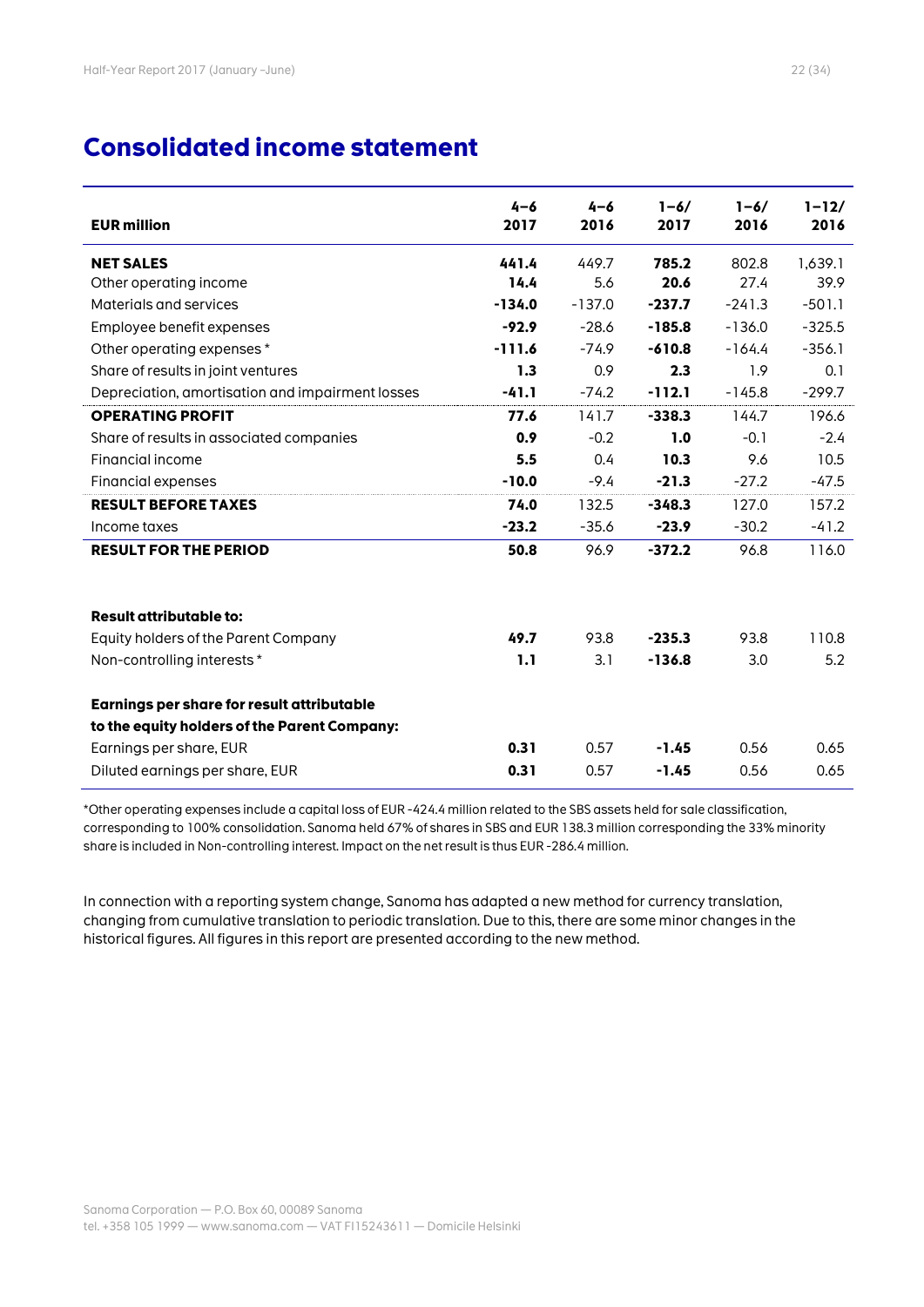# **Statement of comprehensive income**

| <b>EUR million</b>                                            | $4 - 6/$<br>2017 | $4 - 6/$<br>2016 | $1 - 6/$<br>2017 | $1 - 6/$<br>2016 | $1 - 12/$<br>2016 |
|---------------------------------------------------------------|------------------|------------------|------------------|------------------|-------------------|
| <b>Result for the period</b>                                  | 50.8             | 96.9             | $-372.2$         | 96.8             | 116.0             |
| Other comprehensive income:                                   |                  |                  |                  |                  |                   |
| Items that may be reclassified subsequently to profit or loss |                  |                  |                  |                  |                   |
| Change in translation differences                             | $-2.2$           | $-3.0$           | 2.7              | $-3.3$           | $-4.5$            |
| Share of other comprehensive income                           |                  |                  |                  |                  |                   |
| of equity-accounted investees                                 | $-0.1$           | 0.0              | 0.0              | $-0.3$           | $-0.3$            |
| Cash flow hedges                                              |                  | 0.3              |                  | 0.4              | 0.6               |
| Income tax related to cash flow hedges                        |                  | $-0.1$           |                  | $-0.1$           | $-0.1$            |
| Items that will not be reclassified to profit or loss         |                  |                  |                  |                  |                   |
| Defined benefit plans                                         | 2.4              | $-5.9$           | 7.9              | $-34.9$          | $-19.5$           |
| Income tax related to defined benefit plans                   | $-0.6$           | 1.9              | $-1.7$           | 8.6              | 5.0               |
| Other comprehensive income for the period, net of tax         | $-0.4$           | $-6.8$           | 8.8              | $-29.6$          | $-18.8$           |
| TOTAL COMPREHENSIVE INCOME FOR THE PERIOD                     | 50.4             | 90.1             | $-363.4$         | 67.3             | 97.2              |
| Total comprehensive income attributable to:                   |                  |                  |                  |                  |                   |
| Equity holders of the Parent Company                          | 49.3             | 87.0             | $-226.5$         | 64.2             | 92.0              |
| Non-controlling interests                                     | 1.1              | 3.1              | $-136.8$         | 3.0              | 5.2               |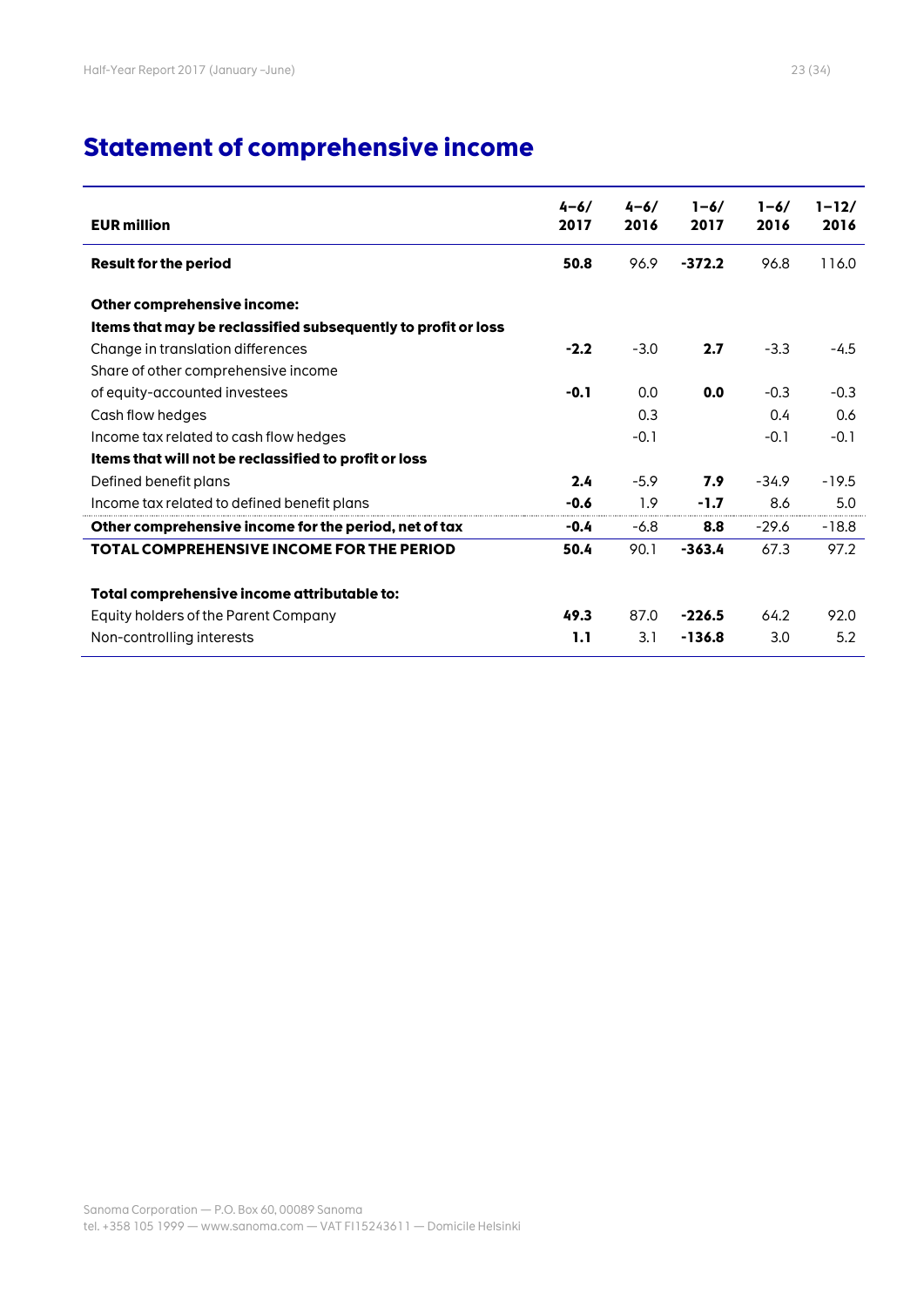| <b>EUR million</b>                                              | 30.6.2017 | 30.6.2016 | 31.12.2016 |
|-----------------------------------------------------------------|-----------|-----------|------------|
| <b>ASSETS</b>                                                   |           |           |            |
| Property, plant and equipment                                   | 52.1      | 65.1      | 57.8       |
| Investment property                                             | 24.1      | 31.1      | 24.5       |
| Goodwill                                                        | 935.2     | 1,658.0   | 1,663.0    |
| Other intangible assets                                         | 246.6     | 450.8     | 432.8      |
| Equity-accounted investees                                      | 17.1      | 28.3      | 21.3       |
| Available-for-sale financial assets                             | 5.0       | 5.0       | 5.0        |
| Deferred tax receivables                                        | 24.8      | 38.1      | 29.9       |
| Trade and other receivables                                     | 16.6      | 34.0      | 21.8       |
| NON-CURRENT ASSETS, TOTAL                                       | 1,321.5   | 2,310.3   | 2,256.0    |
| Inventories                                                     | 53.1      | 50.3      | 41.4       |
| Income tax receivables                                          | 13.2      | 11.9      | 2.2        |
| Trade and other receivables                                     | 268.5     | 308.4     | 255.8      |
| Cash and cash equivalents                                       | 24.4      | 52.0      | 43.4       |
| <b>CURRENT ASSETS, TOTAL</b>                                    | 359.3     | 422.7     | 342.9      |
| Assets held for sale                                            | 522.1     |           | 6.8        |
| <b>ASSETS, TOTAL</b>                                            | 2,202.9   | 2,733.0   | 2,605.6    |
| <b>EQUITY AND LIABILITIES</b>                                   |           |           |            |
| Equity attributable to the equity holders of the Parent Company |           |           |            |
| Share capital                                                   | 71.3      | 71.3      | 71.3       |
| Treasury shares                                                 | $-1.4$    | $-2.1$    | $-2.1$     |
| Fund for invested unrestricted equity                           | 203.3     | 203.3     | 203.3      |
| Other reserves                                                  |           | $-0.2$    |            |
| Other equity                                                    | 174.5     | 419.3     | 440.5      |
| Hybrid bond                                                     |           | 99.1      |            |
|                                                                 | 447.7     | 790.6     | 713.0      |
| Non-controlling interests                                       | 150.9     | 287.6     | 289.5      |
| EQUITY, TOTAL                                                   | 598.6     | 1,078.2   | 1,002.5    |
| Deferred tax liabilities                                        | 39.3      | 64.2      | 60.1       |
| Pension obligations                                             | 5.8       | 33.5      | 13.7       |
| Provisions                                                      | 7.1       | 4.7       | 7.6        |
| <b>Financial liabilities</b>                                    | 323.8     | 282.4     | 239.1      |
| Trade and other payables                                        | 10.8      | 46.2      | 42.9       |
| NON-CURRENT LIABILITIES, TOTAL                                  | 386.8     | 431.0     | 363.4      |
| Provisions                                                      | 10.6      | 19.8      | 18.1       |
| <b>Financial liabilities</b>                                    | 527.1     | 624.6     | 590.5      |
| Income tax liabilities                                          | 27.6      | 23.6      | 8.8        |
| Trade and other payables                                        | 480.2     | 555.8     | 622.1      |
| <b>CURRENT LIABILITIES, TOTAL</b>                               | 1,045.5   | 1,223.8   | 1,239.5    |
| Liabilities related to assets held for sale                     | 172.0     |           | 0.3        |
| <b>LIABILITIES, TOTAL</b>                                       | 1,604.3   | 1,654.8   | 1,603.1    |
| <b>EQUITY AND LIABILITIES, TOTAL</b>                            | 2,202.9   | 2,733.0   | 2,605.6    |

On 30 June 2017, assets held for sale included SBS that was classified as an asset held for sale in March 2017. More details are presented on p. 32. On 30 June 2016, the Group did not have assets held for sale.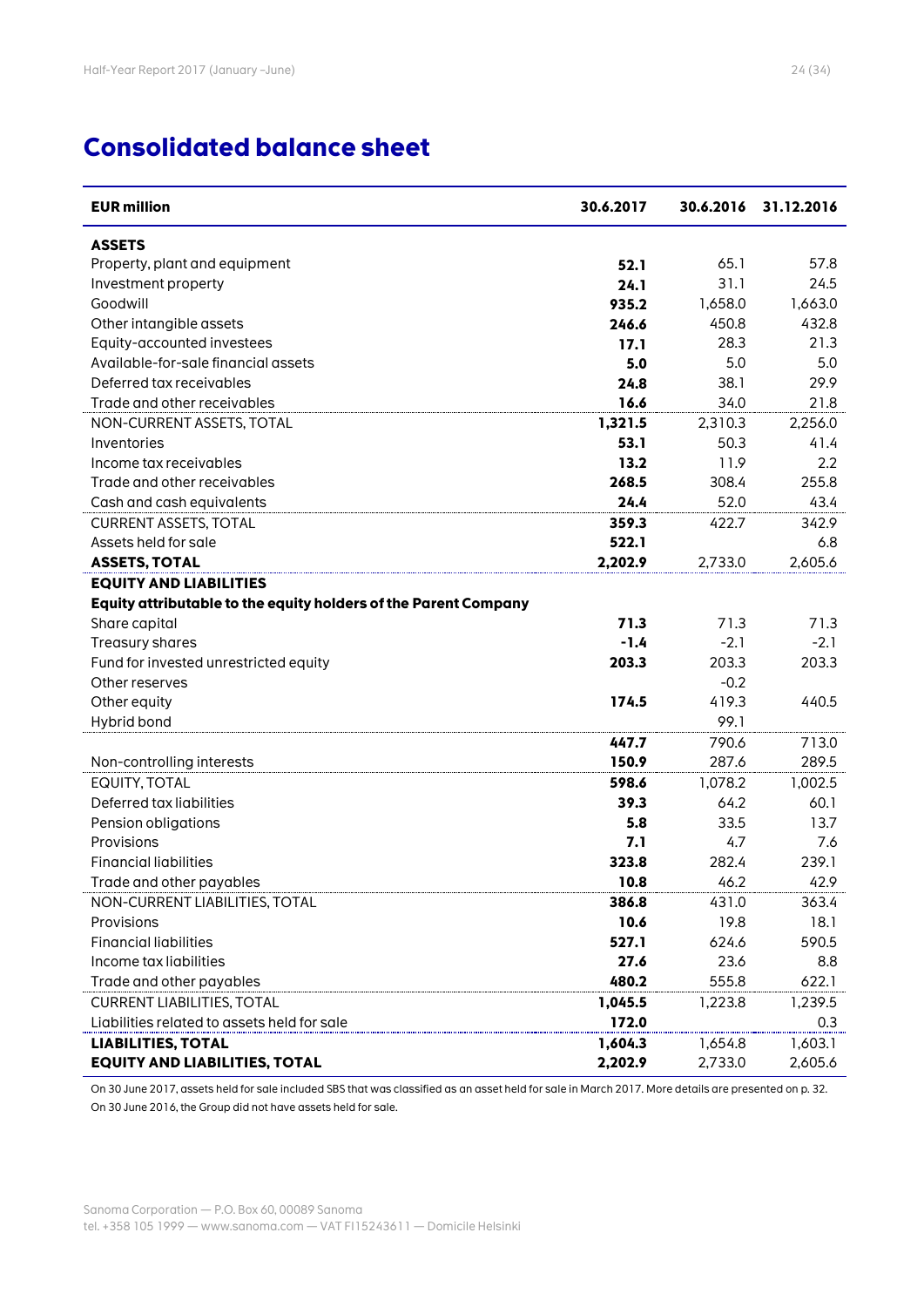# **Changes in consolidated equity**

|                                |              |                 |                 | Equity attributable to the equity holders of the Parent Company |          |               |          |           |          |
|--------------------------------|--------------|-----------------|-----------------|-----------------------------------------------------------------|----------|---------------|----------|-----------|----------|
|                                |              |                 | <b>Fund for</b> |                                                                 |          |               |          |           |          |
|                                |              |                 | invested        |                                                                 |          |               |          | Non-      |          |
|                                |              |                 | unres-          |                                                                 |          |               |          | control-  |          |
|                                | <b>Share</b> | <b>Treasury</b> | tricted         | Other                                                           | Other    | <b>Hybrid</b> |          | ling      | Equity,  |
| <b>EUR million</b>             | capital      | shares          | equity          | reserves                                                        | equity   | bond          | Total    | interests | total    |
| Equity at                      |              |                 |                 |                                                                 |          |               |          |           |          |
| 1 Jan 2016                     | 71.3         | $-3.2$          | 203.3           | $-0.5$                                                          | 373.4    | 99.1          | 743.4    | 285.7     | 1,029.1  |
| Comprehensive                  |              |                 |                 |                                                                 |          |               |          |           |          |
| income for the period          |              |                 |                 | 0.3                                                             | 63.9     |               | 64.2     | 3.0       | 67.3     |
| Share-based                    |              |                 |                 |                                                                 |          |               |          |           |          |
| compensation                   |              | 1.0             |                 |                                                                 | $-0.5$   |               | 0.5      |           | 0.5      |
| Dividends paid                 |              |                 |                 |                                                                 | $-16.3$  |               | $-16.3$  | -1.1      | $-17.3$  |
| Acquisitions and other changes |              |                 |                 |                                                                 |          |               |          |           |          |
| in non-controlling interests   |              |                 |                 |                                                                 | $-1.3$   |               | $-1.3$   | $-0.1$    | $-1.4$   |
| <b>Equity</b> at               |              |                 |                 |                                                                 |          |               |          |           |          |
| 30 June 2016                   | 71.3         | $-2.1$          | 203.3           | $-0.2$                                                          | 419.3    | 99.1          | 790.6    | 287.6     | 1,078.2  |
| Equity at                      |              |                 |                 |                                                                 |          |               |          |           |          |
| 1 Jan 2017                     | 71.3         | $-2.1$          | 203.3           |                                                                 | 440.5    |               | 713.0    | 289.5     | 1,002.5  |
| Comprehensive                  |              |                 |                 |                                                                 |          |               |          |           |          |
| income for the period          |              |                 |                 |                                                                 | $-226.5$ |               | $-226.5$ | $-136.8$  | $-363.4$ |
| Share-based                    |              |                 |                 |                                                                 |          |               |          |           |          |
| compensation                   |              | 0.7             |                 |                                                                 | 0.2      |               | 0.9      |           | 0.9      |
| Dividends paid                 |              |                 |                 |                                                                 | $-32.5$  |               | $-32.5$  | $-1.0$    | $-33.5$  |
| Acquisitions and other changes |              |                 |                 |                                                                 |          |               |          |           |          |
| in non-controlling interests   |              |                 |                 |                                                                 | $-7.2$   |               | $-7.2$   | $-0.8$    | $-8.0$   |
| Equity at                      |              |                 |                 |                                                                 |          |               |          |           |          |
| 30 June 2017                   | 71.3         | $-1.4$          | 203.3           |                                                                 | 174.5    |               | 447.7    | 150.9     | 598.6    |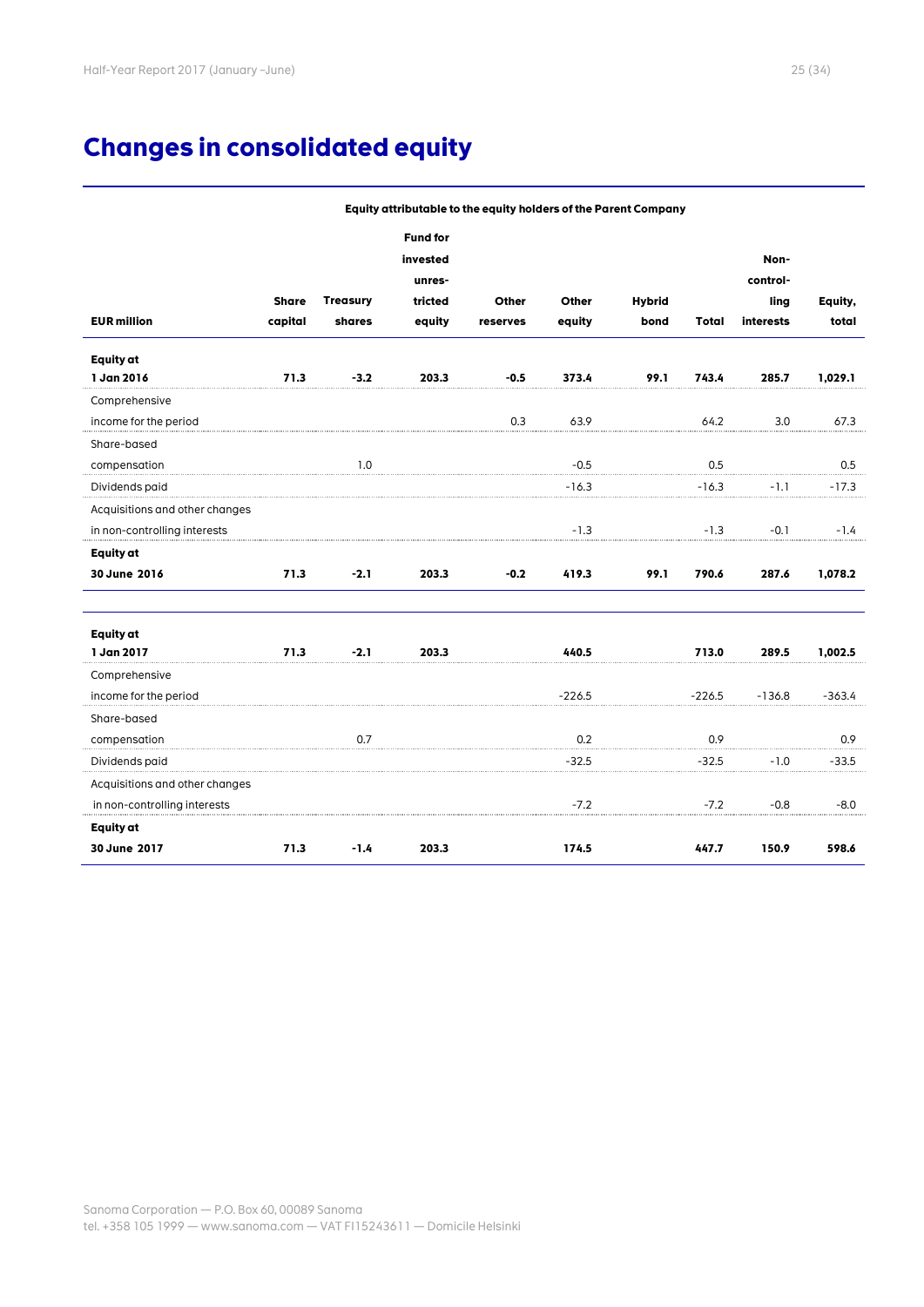# **Consolidated cash flow statement**

| <b>EUR million</b>                                               | $1 - 6/$<br>2017 | $1 - 6/$<br>2016 | $1 - 12/$<br>2016 |
|------------------------------------------------------------------|------------------|------------------|-------------------|
| <b>OPERATIONS</b>                                                |                  |                  |                   |
| Result for the period                                            | -372.2           | 96.8             | 116.0             |
| Adjustments                                                      |                  |                  |                   |
| Income taxes                                                     | 23.9             | 30.2             | 41.2              |
| Financial income and expenses                                    | 11.0             | 17.7             | 37.0              |
| Share of results in equity-accounted investees                   | $-3.3$           | $-1.9$           | 2.4               |
| Depreciation, amortisation and impairment losses                 | 112.1            | 145.8            | 299.7             |
| Gains/losses on sales of non-current assets *                    | 446.8            | $-18.3$          | $-19.5$           |
| Acquisitions of broadcasting rights and prepublication costs     | $-105.1$         | $-98.0$          | $-207.2$          |
| Other adjustments                                                | 0.3              | 0.5              | 1.1               |
| Adjustments, total                                               | 485.6            | 75.9             | 154.6             |
| Change in working capital                                        | $-131.9$         | $-175.9$         | -47.9             |
| Interest paid and other financial items                          | $-7.6$           | $-34.7$          | $-45.8$           |
| Taxes paid                                                       | $-16.9$          | $-10.3$          | $-23.4$           |
| <b>Cash flow from operations</b>                                 | $-42.8$          | $-48.2$          | 153.5             |
| <b>INVESTMENTS</b>                                               |                  |                  |                   |
| Acquisition of tangible and intangible assets                    | $-16.8$          | $-15.5$          | -34.5             |
| Operations acquired                                              | $-8.2$           | $-21.3$          | $-21.8$           |
| Proceeds from sale of tangible and intangible assets             | 8.3              | 2.2              | 3.0               |
| Operations sold **                                               | 28.6             | 40.3             | 43.1              |
| Loans granted                                                    | $-0.2$           | $-2.1$           | -1.7              |
| Repayments of loan receivables                                   | 0.4              | 2.6              | 3.5               |
| Interest received                                                | 0.1              | 0.3              | 0.4               |
| Dividends received                                               | 5.4              | 4.4              | 4.7               |
| <b>Cash flow from investments</b>                                | 17.6             | 10.9             | $-3.4$            |
| <b>Cash flow before financing</b><br><b>FINANCING</b>            | $-25.2$          | $-37.3$          | 150.1             |
| Redemption of hybrid bond                                        |                  |                  | $-100.0$          |
| Contribution by non-controlling interests                        |                  |                  | 0.0               |
| Change in loans with short maturity                              | 146.8            | 36.8             | 14.1              |
| Drawings of other loans                                          | 135.0            | 240.0            | 240.1             |
| Repayments of other loans and finance lease liabilities          | $-218.5$         | $-264.4$         | $-318.2$          |
| Interest paid on hybrid bond                                     |                  |                  | $-7.3$            |
| Dividends paid                                                   | $-33.5$          | $-17.3$          | $-17.6$           |
| <b>Cash flow from financing</b>                                  | 29.8             | $-5.0$           | $-188.9$          |
| <b>CHANGE IN CASH AND CASH EQUIVALENTS</b>                       |                  |                  |                   |
| <b>ACCORDING TO CASH FLOW STATEMENT</b>                          | 4.6              | $-42.3$          | $-38.8$           |
| Effect of exchange rate differences on cash and cash equivalents | 0.5              | 0.2              | $-0.7$            |
| Net change in cash and cash equivalents                          | 5.1              | $-42.1$          | $-39.5$           |
| Cash and cash equivalents at the beginning of the period         | 43.1             | 82.5             | 82.5              |
| Cash and cash equivalents at the end of the period               | 48.1             | 40.4             | 43.1              |

\* Includes the non-cash impact of the SBS asset held for sale classification.

\*\* Operations sold in 2017 include Sanoma Baltics and Kieskeurig.nl.

Cash and cash equivalents in the cash flow statement include cash and cash equivalents less bank overdrafts of EUR 2.1 million (2016: 11.7). Cash and cash equivalents of EUR 25.8 million are presented as part of assets held for sale in the balance sheet 30 June 2017.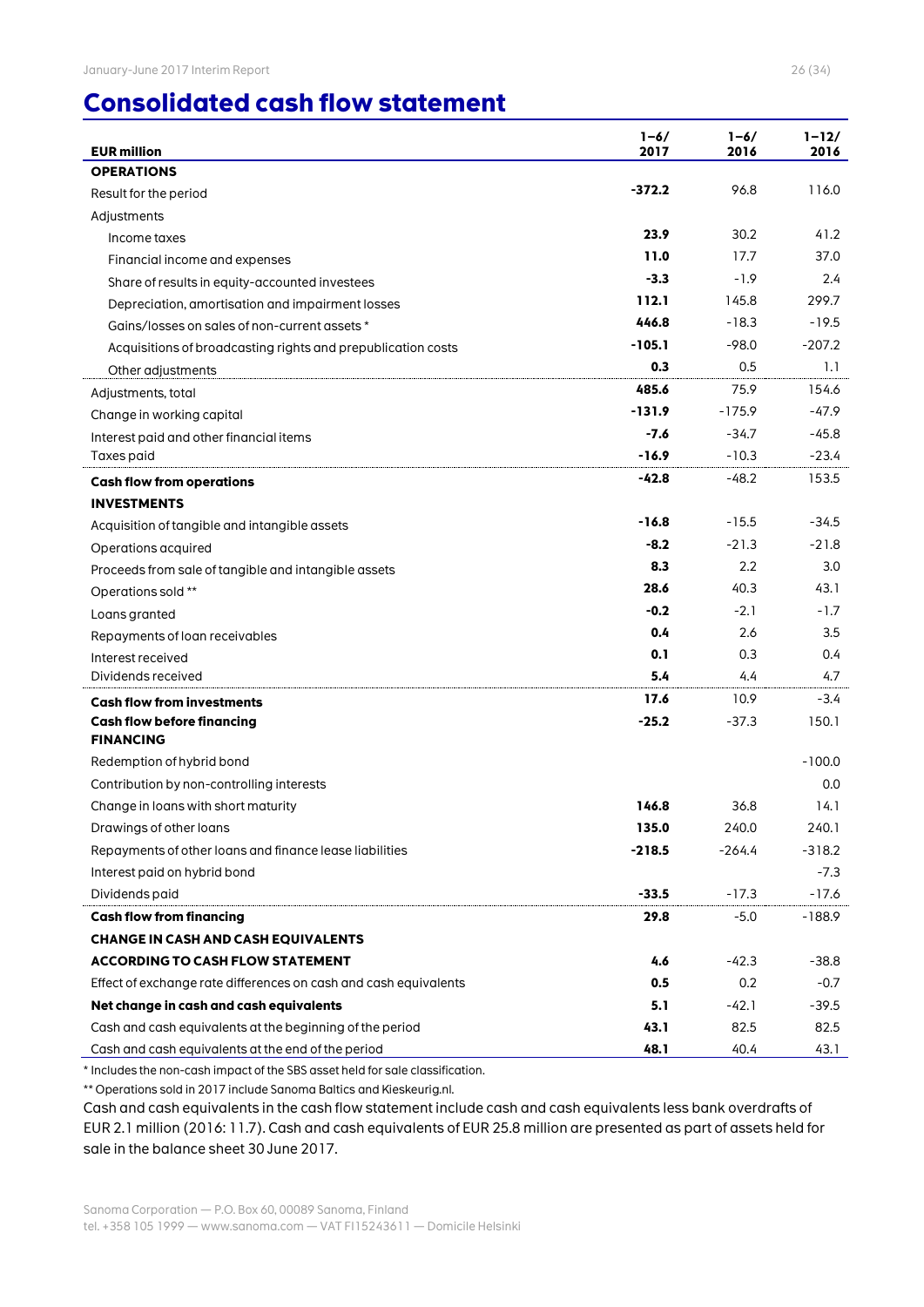# **Income statement by quarter**

| <b>EUR million</b>                                  | $1 - 3/$<br>2017 | $4 - 6/$<br>2017 | $1 - 3/$<br>2016 | $4 - 6/$<br>2016 | $7 - 9/$<br>2016 | $10 - 12/$<br>2016 | $1 - 12/$<br>2016 |
|-----------------------------------------------------|------------------|------------------|------------------|------------------|------------------|--------------------|-------------------|
| <b>NET SALES</b>                                    | 343.8            | 441.4            | 353.1            | 449.7            | 438.1            | 398.1              | 1,639.1           |
| Other operating income                              | 6.2              | 14.4             | 21.8             | 5.6              | 4.7              | 7.8                | 39.9              |
| Materials and services                              | $-103.7$         | $-134.0$         | $-104.3$         | $-137.0$         | $-136.9$         | $-123.0$           | $-501.1$          |
| Employee benefit expenses                           | $-92.9$          | $-92.9$          | $-107.4$         | $-28.6$          | $-87.4$          | $-102.1$           | $-325.5$          |
| Other operating expenses*                           | $-499.3$         | $-111.6$         | $-89.5$          | $-74.9$          | $-82.7$          | $-109.0$           | $-356.1$          |
| Share of results in joint ventures                  | 1.0              | 1.3              | 1.0              | 0.9              | 0.9              | $-2.8$             | 0.1               |
| Depreciation, amortisation and<br>impairment losses | $-71.0$          | $-41.1$          | $-71.6$          | $-74.2$          | $-61.7$          | $-92.2$            | $-299.7$          |
| <b>OPERATING PROFIT</b>                             | $-415.9$         | 77.6             | 3.1              | 141.7            | 75.1             | $-23.2$            | 196.6             |
| Share of results in associated companies            | 0.1              | 0.9              | 0.1              | $-0.2$           | $-0.4$           | $-2.0$             | $-2.4$            |
| Financial income                                    | 4.7              | 5.5              | 9.2              | 0.4              | 1.0              | 0.0                | 10.5              |
| Financial expenses                                  | $-11.3$          | $-10.0$          | $-17.9$          | $-9.4$           | $-7.1$           | $-13.2$            | $-47.5$           |
| <b>RESULT BEFORE TAXES</b>                          | $-422.4$         | 74.0             | $-5.5$           | 132.5            | 68.8             | $-38.4$            | 157.2             |
| Income taxes                                        | $-0.7$           | $-23.2$          | 5.4              | $-35.6$          | $-17.3$          | 6.3                | $-41.2$           |
| <b>RESULT FOR THE PERIOD</b>                        | $-423.0$         | 50.8             | $-0.1$           | 96.9             | 51.3             | $-32.1$            | 116.0             |
| <b>Result attributable to:</b>                      |                  |                  |                  |                  |                  |                    |                   |
| Equity holders of the Parent Company                | $-285.1$         | 49.7             | 0.0              | 93.8             | 48.8             | $-31.8$            | 110.8             |
| Non-controlling interests*                          | $-137.9$         | 1.1              | $-0.1$           | 3.1              | 2.5              | $-0.3$             | 5.2               |
| Earnings per share for result attributable          |                  |                  |                  |                  |                  |                    |                   |
| to the equity holders of the Parent Company:        |                  |                  |                  |                  |                  |                    |                   |
| Earnings per share, EUR                             | $-1.76$          | 0.31             | $-0.01$          | 0.57             | 0.29             | $-0.20$            | 0.65              |
| Diluted earnings per share, EUR                     | $-1.76$          | 0.31             | $-0.01$          | 0.57             | 0.29             | $-0.20$            | 0.65              |

\* Other operating expenses include capital loss of EUR -424.4 million related to the SBS assets held for sale classification. Sanoma held 67% of shares in SBS and EUR 138.3 million corresponding to the 33% minority share is included in Non-controlling interest. Impact on the net result is EUR -286.4 million.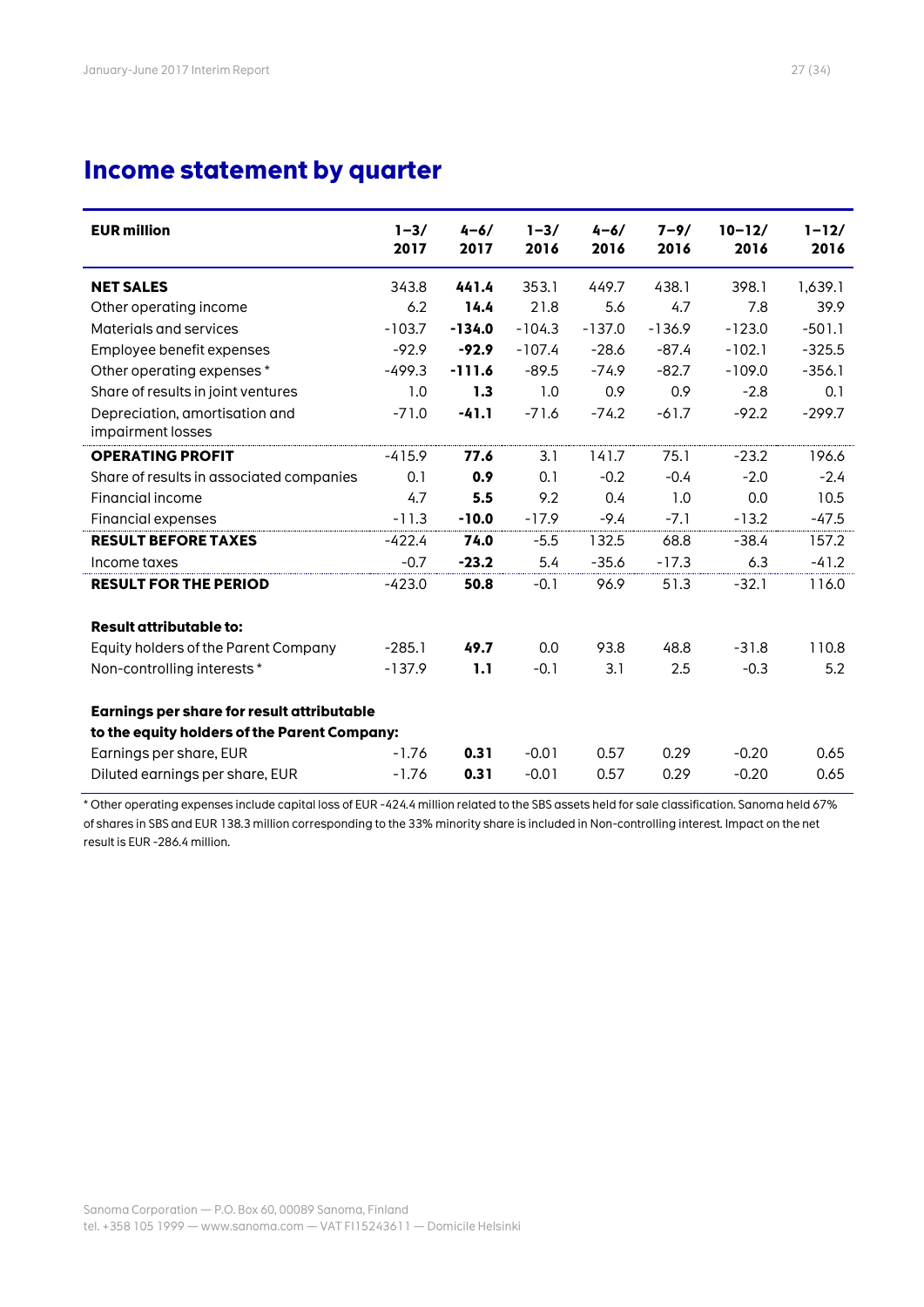# **Net sales by strategic business unit**

| <b>EUR million</b>               | $1 - 3/$<br>2017 | $4 - 6/$<br>2017 | $1 - 3/$<br>2016 | $4 - 6/$<br>2016 | $7 - 9/$<br>2016 | $10 - 12/$<br>2016 | $1 - 12/$<br>2016 |
|----------------------------------|------------------|------------------|------------------|------------------|------------------|--------------------|-------------------|
| <b>MEDIA BENE</b>                |                  |                  |                  |                  |                  |                    |                   |
| Non-print                        | 76.4             | 97.2             | 77.8             | 99.0             | 81.9             | 117.6              | 376.3             |
| Print                            | 80.9             | 87.4             | 87.1             | 92.1             | 85.5             | 88.9               | 353.5             |
| Other                            | 10.8             | 11.9             | 10.8             | 11.5             | 12.3             | 11.5               | 46.1              |
| <b>Total</b>                     | 168.1            | 196.5            | 175.6            | 202.6            | 179.7            | 218.0              | 775.9             |
| <b>MEDIA FINLAND</b>             |                  |                  |                  |                  |                  |                    |                   |
| Non-print                        | 63.6             | 64.4             | 59.2             | 64.3             | 53.4             | 65.2               | 242.0             |
| Print                            | 80.6             | 80.2             | 85.3             | 85.9             | 80.4             | 87.2               | 338.9             |
| <b>Total</b>                     | 144.1            | 144.6            | 144.5            | 150.1            | 133.8            | 152.4              | 580.9             |
| <b>LEARNING</b>                  |                  |                  |                  |                  |                  |                    |                   |
| Netherlands                      | 17.8             | 38.2             | 19.7             | 42.4             | 25.8             | 6.5                | 94.4              |
| Poland                           | 4.3              | 5.6              | 4.5              | 8.2              | 50.1             | 8.0                | 70.8              |
| Finland                          | 3.7              | 31.8             | 3.2              | 24.9             | 14.5             | 5.5                | 48.1              |
| Belgium                          | 2.4              | 19.8             | 1.4              | 15.3             | 24.1             | 4.0                | 44.8              |
| Sweden                           | 3.5              | 5.2              | 4.1              | 6.5              | 10.2             | 4.3                | 25.1              |
| Other companies and eliminations | 0.0              | $-0.2$           | $-0.1$           | $-0.3$           | 0.0              | $-0.2$             | $-0.6$            |
| <b>Total</b>                     | 31.7             | 100.3            | 32.9             | 97.1             | 124.7            | 28.0               | 282.6             |
| Other operations & eliminations  | $-0.1$           | $-0.1$           | 0.1              | $-0.1$           | $-0.1$           | $-0.3$             | $-0.3$            |
| <b>Total</b>                     | 343.8            | 441.4            | 353.1            | 449.7            | 438.1            | 398.1              | 1,639.1           |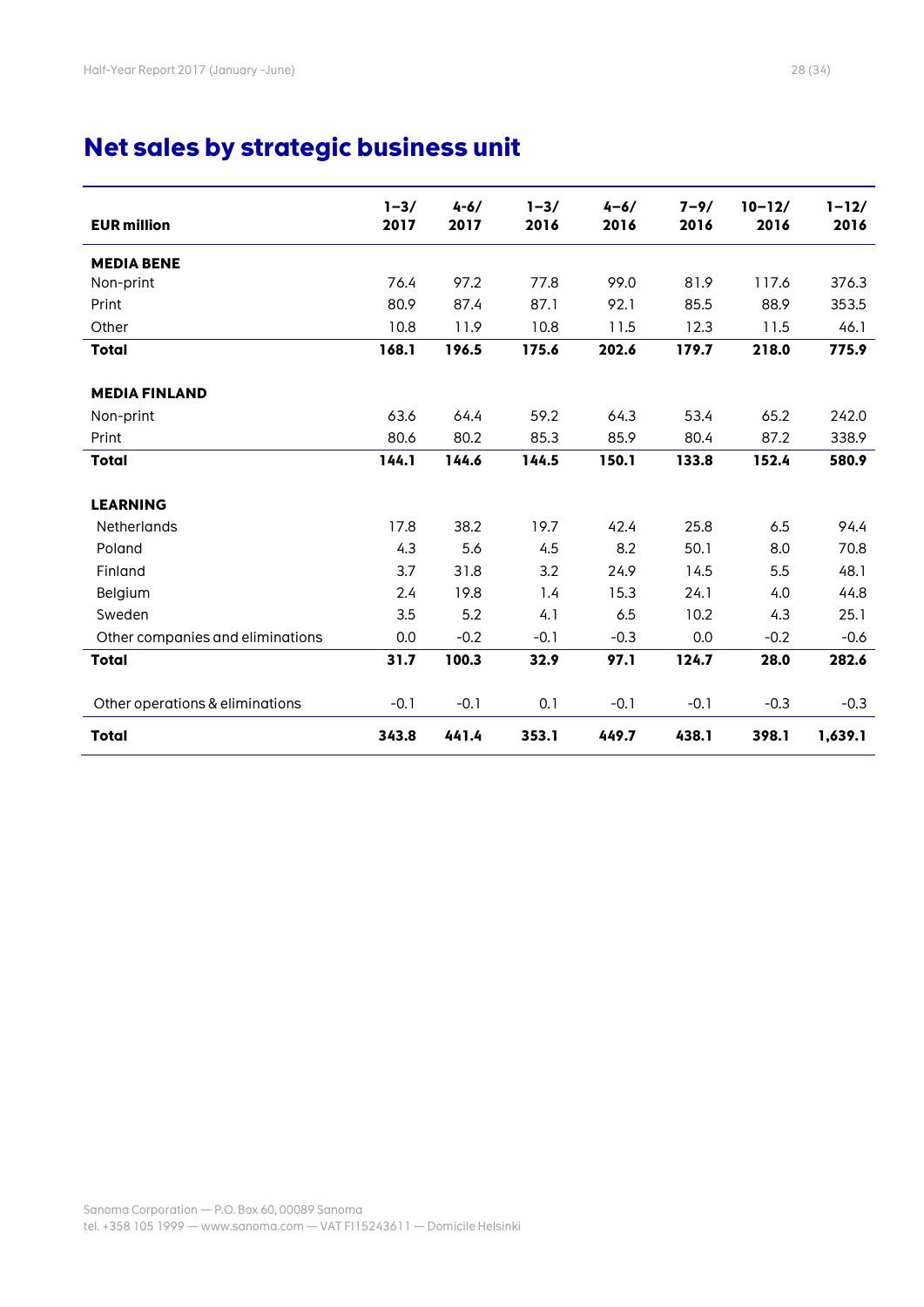| <b>EUR million</b>               | $1 - 3/$<br>2017 | $4 - 6/$<br>2017 | $1 - 3/$<br>2016 | $4 - 6/$<br>2016 | $7 - 9/$<br>2016 | $10 - 12/$<br>2016 | 1–12/<br>2016 |
|----------------------------------|------------------|------------------|------------------|------------------|------------------|--------------------|---------------|
| Media BeNe                       | $-408.0$         | 20.5             | 11.4             | 53.9             | 24.0             | 11.2               | 100.6         |
| Media Finland                    | 19.6             | 30.6             | 10.1             | 17.5             | 9.6              | 4.0                | 41.3          |
| Learning                         | $-15.5$          | 25.0             | $-11.1$          | 63.8             | 48.8             | $-34.0$            | 67.4          |
| Other companies and eliminations | $-11.8$          | 1.5              | $-7.3$           | 6.5              | $-7.3$           | $-4.4$             | $-12.6$       |
| <b>Total</b>                     | $-415.9$         | 77.6             | 3.1              | 141.7            | 75.1             | $-23.2$            | 196.6         |

# **Operational EBIT by strategic business unit**

| <b>EUR million</b>               | $1 - 3/$<br>2017 | $4 - 6/$<br>2017 | $1 - 3/$<br>2016 | $4 - 6/$<br>2016 | $7 - 9/$<br>2016 | $10 - 12/$<br>2016 | $1 - 12/$<br>2016 |
|----------------------------------|------------------|------------------|------------------|------------------|------------------|--------------------|-------------------|
| Media BeNe                       | 9.3              | 27.5             | 7.4              | 29.6             | 21.8             | 26.8               | 85.6              |
| Media Finland                    | 19.0             | 22.5             | 11.0             | 19.0             | 10.2             | 9.3                | 49.5              |
| Learning                         | $-15.0$          | 34.0             | $-10.9$          | 41.1             | 50.5             | $-23.8$            | 56.8              |
| Other companies and eliminations | $-1.9$           | $-2.4$           | $-5.6$           | $-2.8$           | $-4.8$           | $-10.8$            | $-24.0$           |
| <b>Total</b>                     | 11.4             | 81.7             | ۱.9              | 86.9             | 77.7             | 1.4                | 167.9             |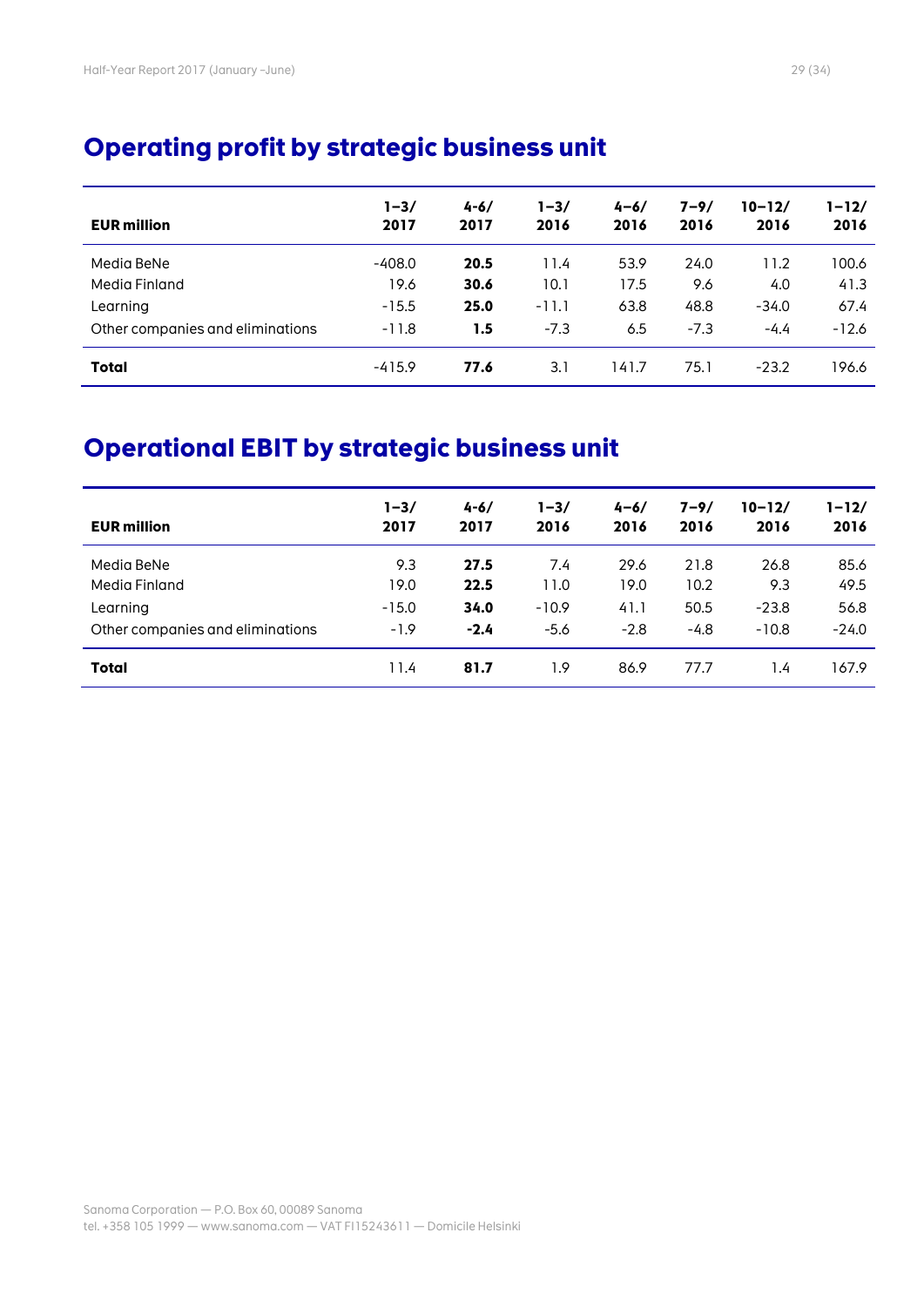# **Segment information**

In connection with the SBS divestment, Sanoma has decided to change its segment reporting. Previously, Sanoma reported two segments, Consumer Media (comprising Sanoma Media Finland and Sanoma Media BeNe) and Learning (comprising Sanoma Learning). Following the divestment of the Dutch TV business, Sanoma considers that the operations of its two strategic business units focusing on consumer media, Sanoma Media Finland and Sanoma Media BeNe, are quite different and should be reported separately. Therefore, Sanoma will report three operating segments going forward, i.e. its three strategic business units Sanoma Media BeNe, Sanoma Media Finland and Sanoma Learning. This will be aligned with the way Sanoma manages the businesses.

Sanoma Media BeNe includes the Dutch and Belgian consumer media operations (magazines, events, custom media, websites and apps) as well as the Dutch press distribution business Aldipress. Sanoma Media Finland is the leading multi-channel media company in Finland with a portfolio of magazines, newspapers, TV, radio, online and mobile channels. Learning is a leading European provider of multi-channel learning solutions. Learning's main markets are Belgium, Finland, the Netherlands, Poland and Sweden. In addition to the Group eliminations, the column unallocated/eliminations includes non-core operations, head office functions, real estate companies as well as items not allocated to segments. Segment assets do not include cash and cash equivalents, interest-bearing receivables, tax receivables or deferred tax receivables. Transactions between segments are based on market prices.

#### **Sanoma segments 1.1–30.6.2017**

| <b>EUR million</b>                       | <b>Media</b><br><b>BeNe</b> | Media<br><b>Finland</b> | Learning | Unallocated/<br>eliminations | Total    |
|------------------------------------------|-----------------------------|-------------------------|----------|------------------------------|----------|
| External net sales                       | 364.6                       | 288.6                   | 132.0    |                              | 785.2    |
| Internal net sales                       |                             | 0.2                     | 0.0      | $-0.2$                       |          |
| Net sales, total                         | 364.6                       | 288.8                   | 132.0    | $-0.2$                       | 785.2    |
| <b>Operating profit</b>                  | $-387.5$                    | 50.2                    | 9.4      | $-10.4$                      | $-338.3$ |
| <b>Operational EBIT</b>                  | 36.8                        | 41.6                    | 19.1     | $-4.3$                       | 93.1     |
| Share of results in associated companies | 1.0                         | 0.0                     |          |                              | 1.0      |
| Financial income                         |                             |                         |          | 10.3                         | 10.3     |
| Financial expenses                       |                             |                         |          | $-21.3$                      | $-21.3$  |
| <b>Result before taxes</b>               |                             |                         |          |                              | $-348.3$ |
| Segment assets                           | 1,265.5                     | 236.1                   | 564.1    | 45.3                         | 2,111.1  |

#### **Sanoma segments 1.1–30.6.2016**

| <b>EUR million</b>                       | <b>Media</b><br><b>BeNe</b> | <b>Media</b><br><b>Finland</b> | Learnina | Unallocated/<br>eliminations | <b>Total</b> |
|------------------------------------------|-----------------------------|--------------------------------|----------|------------------------------|--------------|
| External net sales                       | 378.2                       | 294.4                          | 129.9    | 0.3                          | 802.8        |
| Internal net sales                       |                             | 0.2                            | 0.0      | $-0.2$                       |              |
| Net sales, total                         | 378.2                       | 294.6                          | 129.9    | 0.1                          | 802.8        |
| <b>Operating profit</b>                  | 65.3                        | 27.6                           | 52.6     | $-0.8$                       | 144.7        |
| <b>Operational EBIT</b>                  | 37.0                        | 30.1                           | 30.1     | $-8.4$                       | 88.8         |
| Share of results in associated companies | $-0.2$                      | 0.1                            | 0.0      |                              | $-0.1$       |
| Financial income                         |                             |                                |          | 9.6                          | 9.6          |
| Financial expenses                       |                             |                                |          | $-27.2$                      | $-27.2$      |
| <b>Result before taxes</b>               |                             |                                |          |                              | 127.0        |
| <b>Segment assets</b>                    | 1.723.7                     | 278.5                          | 570.9    | 52.7                         | 2.625.8      |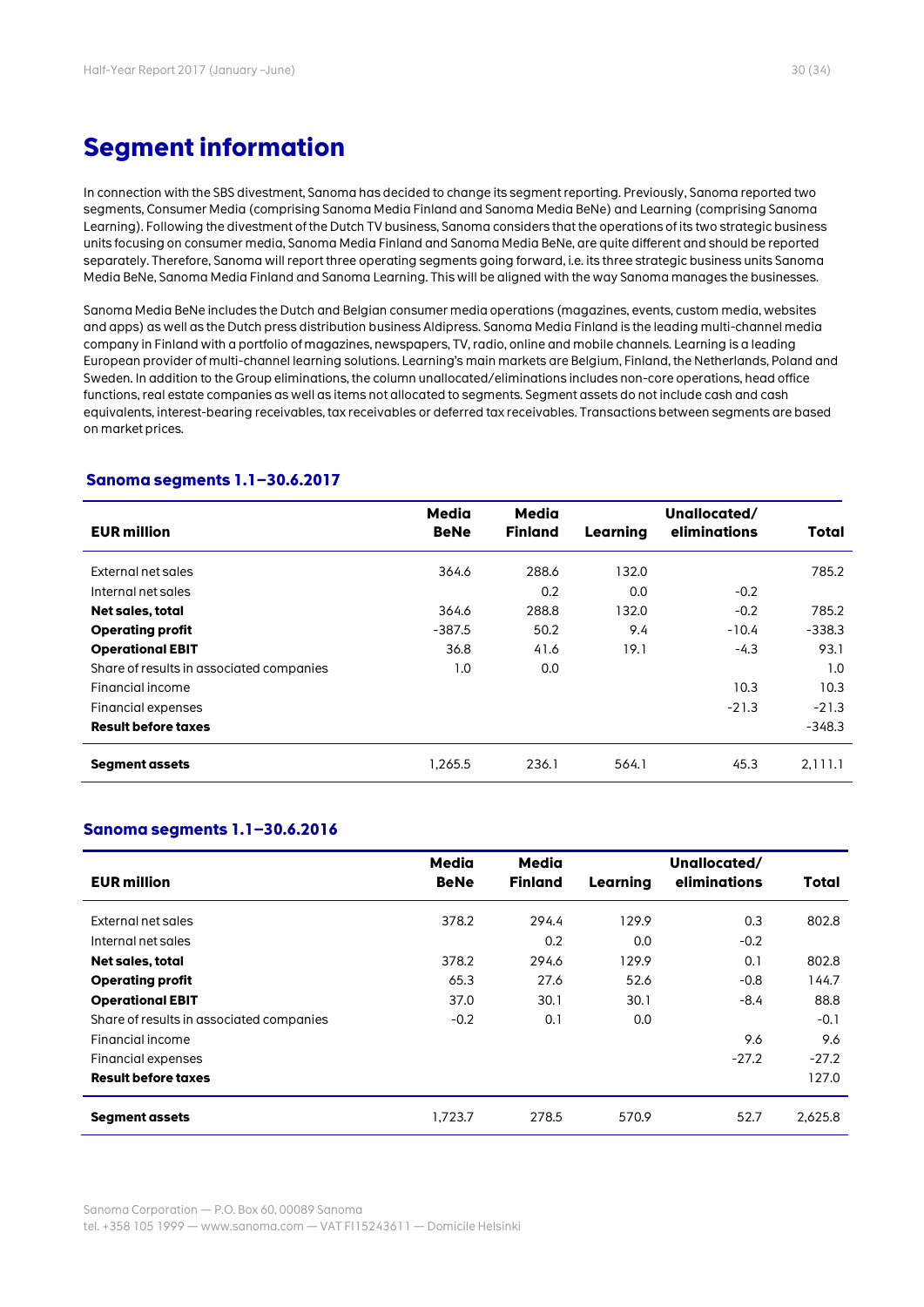| <b>EUR million</b>                             | 30.6.2017 | 30.6.2016 | 31.12.2016 |
|------------------------------------------------|-----------|-----------|------------|
| Carrying amount at the beginning of the period | 57.8      | 69.4      | 69.4       |
| Increases                                      | 4.8       | 5.1       | 8.4        |
| Acquisition of operations                      |           | 0.5       | 0.5        |
| Decreases                                      | $-0.6$    | $-0.8$    | $-1.3$     |
| Disposal of operations                         | $-0.1$    | $-0.4$    | $-2.6$     |
| Depreciation for the period                    | $-7.2$    | $-8.5$    | $-16.8$    |
| Impairment losses for the period               | $-0.6$    |           | 0.0        |
| Transfer to assets classified as held for sale | $-2.6$    |           |            |
| Exchange rate differences and other changes    | 0.7       | $-0.2$    | 0.1        |
| Carrying amount at the end of the period       | 52.1      | 65.1      | 57.8       |

# **Changes in property, plant and equipment**

The Group had no commitments for acquisition of property, plant and equipment at the end of the reporting period or in the comparative period.

At the end of the reporting period, the commitments for acquisition of intangible assets (film and TV broadcasting rights included) were EUR 146.2 million (2016: 163.9).

# **Effect of acquisitions on the consolidated balance sheet**

| <b>EUR million</b>                                                                                                        | $1 - 6/$<br>2017 | $1 - 12/$<br>2016 |
|---------------------------------------------------------------------------------------------------------------------------|------------------|-------------------|
| Acquisition costs                                                                                                         | 8.5              | 27.2              |
| Non-controlling interests, based on the proportionate interest in<br>the recognised amounts of the assets and liabilities |                  | 0.0               |
| Fair value of previously held interest                                                                                    |                  | 2.2               |
| Fair value of acquired net assets                                                                                         | $-1.7$           | $-11.6$           |
| Recognised in equity                                                                                                      | $-6.6$           | $-1.9$            |
| <b>Goodwill from acquisitions</b>                                                                                         | 0.2              | 15.9              |

In 2017, Sanoma invested EUR 8.5 million in business acquisitions. The impact of each individual acquisition on the Group's assets and liabilities was minor. Business acquisitions have been described in paragraph Investments, acquisitions and divestments on page 9.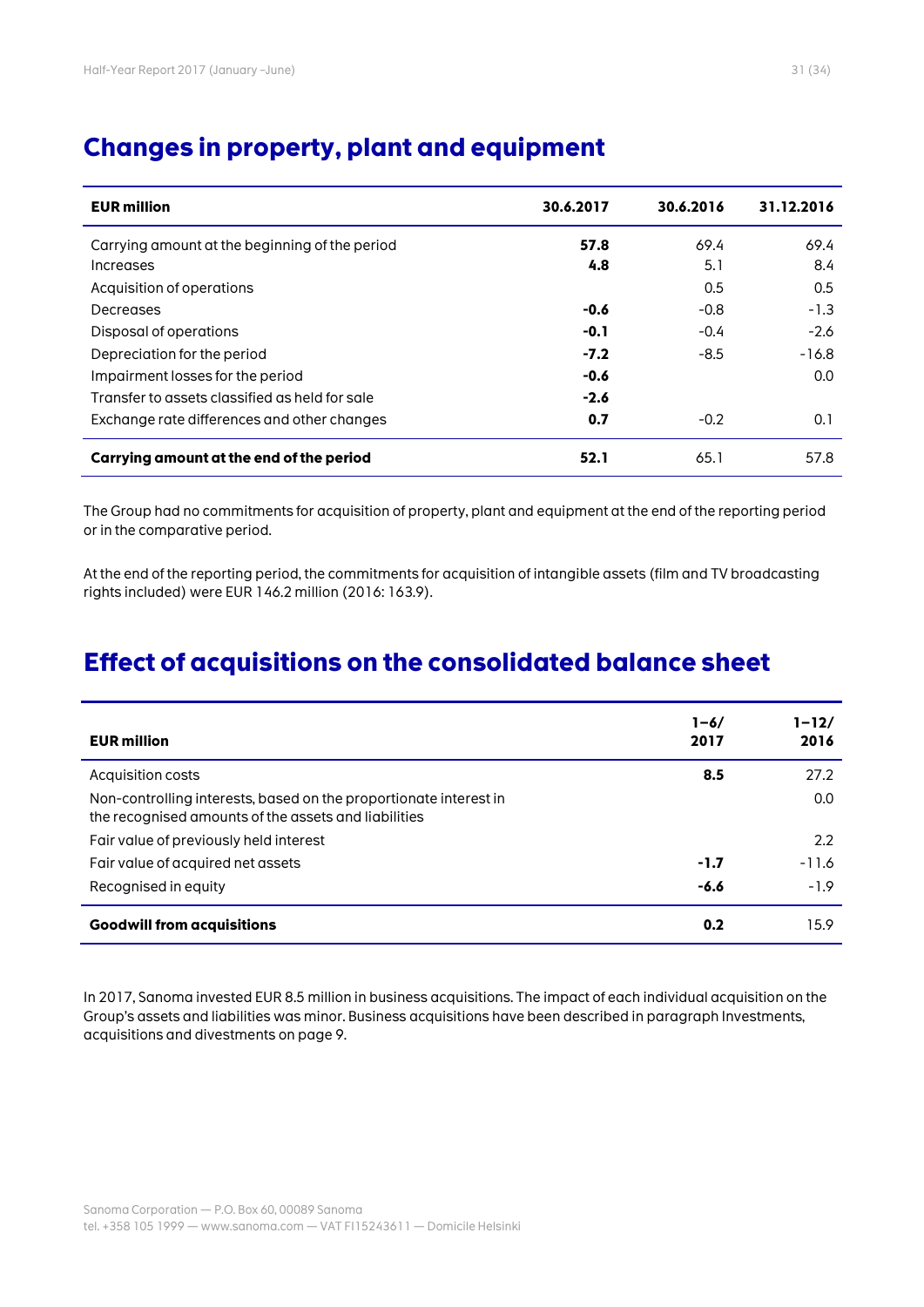Sanoma announced the divestment of Dutch TV operations of SBS on 10 April 2017. Following the announcement, all assets and liabilities relating to SBS are classified as assets held for sale in accordance with IFRS5. Value of SBS was written off by EUR 424.4 million to reflect the lower fair value less cost to sell.

# **Assets held for sale**

| <b>EUR million</b>            | 30.6.2017 |
|-------------------------------|-----------|
| Property, plant and equipment | 2.6       |
| Goodwill                      | 263.6     |
| Other intangible assets       | 200.3     |
| Trade and other receivables   | 29.8      |
| Cash and cash equivalents     | 25.8      |
| <b>Total</b>                  | 522.1     |

# **Liabilities related to assets held for sale**

| <b>EUR million</b>           | 30.6.2017 |
|------------------------------|-----------|
| Deferred tax liabilities     | 18.1      |
| <b>Financial liabilities</b> | 46.0      |
| Trade and other payables     | 107.9     |
| Total                        | 172.0     |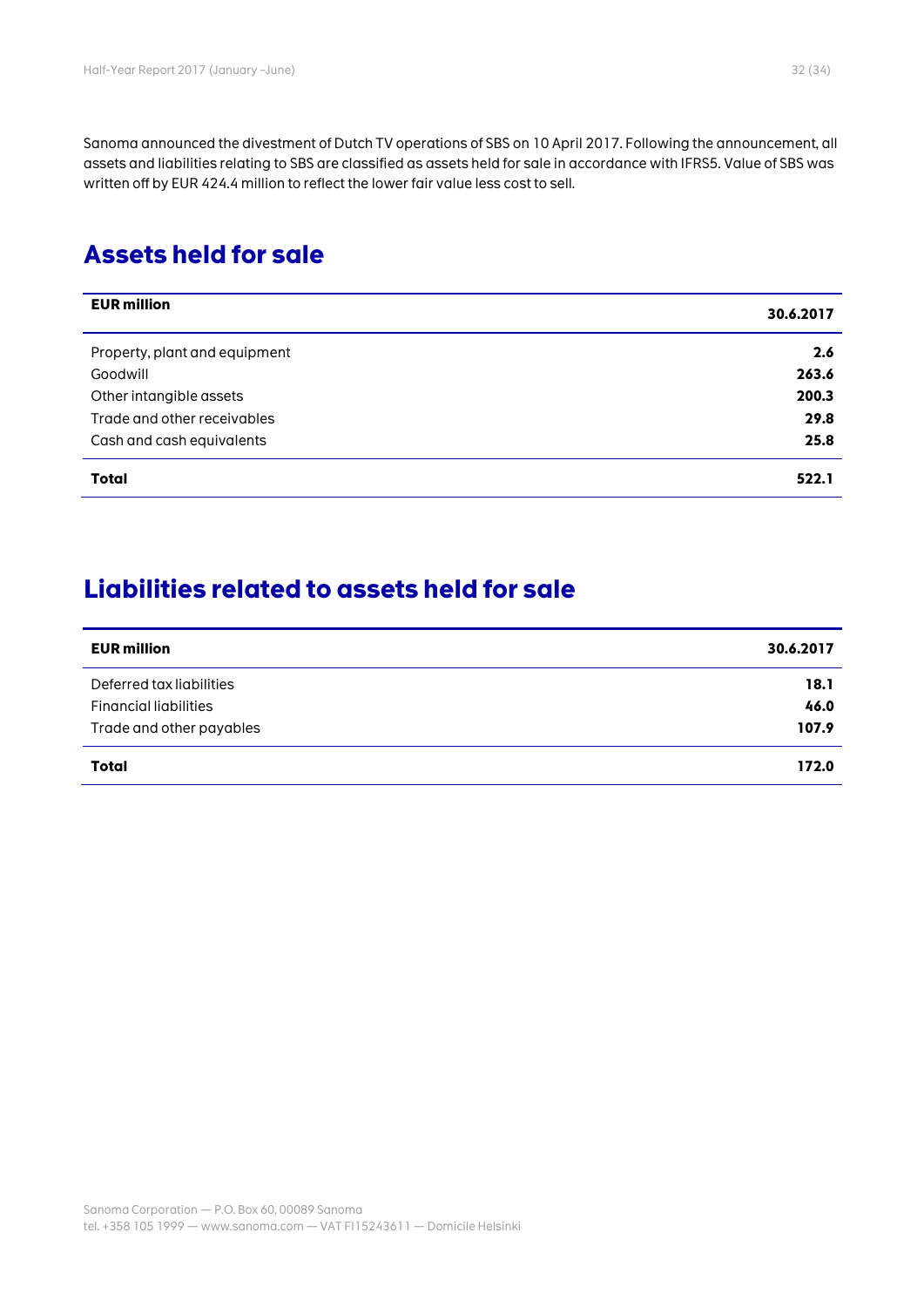# **Contingent liabilities**

| <b>EUR million</b>                       | 30.6.2017 | 30.6.2016 | 31.12.2016 |
|------------------------------------------|-----------|-----------|------------|
| <b>Contingencies for own commitments</b> |           |           |            |
| Mortgages                                |           | 9.7       |            |
| Pledges                                  | 2.4       | 2.4       | 2.4        |
| Other items                              | 24.9      | 25.1      | 25.0       |
| Total                                    | 27.3      | 37.3      | 27.4       |
| <b>Other commitments</b>                 |           |           |            |
| Operating lease liabilities              | 286.0     | 305.0     | 298.2      |
| Royalties                                | 11.9      | 18.5      | 14.6       |
| Other items                              | 65.9      | 43.6      | 71.2       |
| Total                                    | 363.8     | 367.1     | 384.0      |
| <b>Total</b>                             | 391.1     | 404.3     | 411.4      |

#### **Interest on hybrid bond**

On 12 December 2013, Sanoma issued a hybrid bond of EUR 100 million. Sanoma redeemed the hybrid bond on 12 December 2016 for the full outstanding amount in accordance with the terms and conditions of the hybrid bond. At the end of the comparative period the unpaid interest on the hybrid bond was EUR 4.0 million.

# **Derivative instruments**

| <b>EUR million</b>                                                        | 30.6.2017 | 30.6.2016 | 31.12.2016 |
|---------------------------------------------------------------------------|-----------|-----------|------------|
| <b>Fair values</b><br>Interest rate derivatives (incl. accrued interests) |           |           |            |
| Interest rate swaps                                                       | $-0.2$    | $-1.1$    | $-0.4$     |
| <b>Currency derivatives</b>                                               |           |           |            |
| Forward contracts                                                         | $-1.3$    | 4.2       | 6.3        |
| <b>Nominal values</b><br><b>Interest rate derivatives</b>                 |           |           |            |
| Interest rate swaps                                                       | 100.0     | 200.0     | 100.0      |
| <b>Currency derivatives</b><br>Forward contracts                          | 66.4      | 95.1      | 82.1       |

The fair value of the foreign currency forward contracts is determined using forward exchange market rates at the balance sheet date. The fair value of the interest rate swaps is calculated as the present value of the estimated future cash flows.